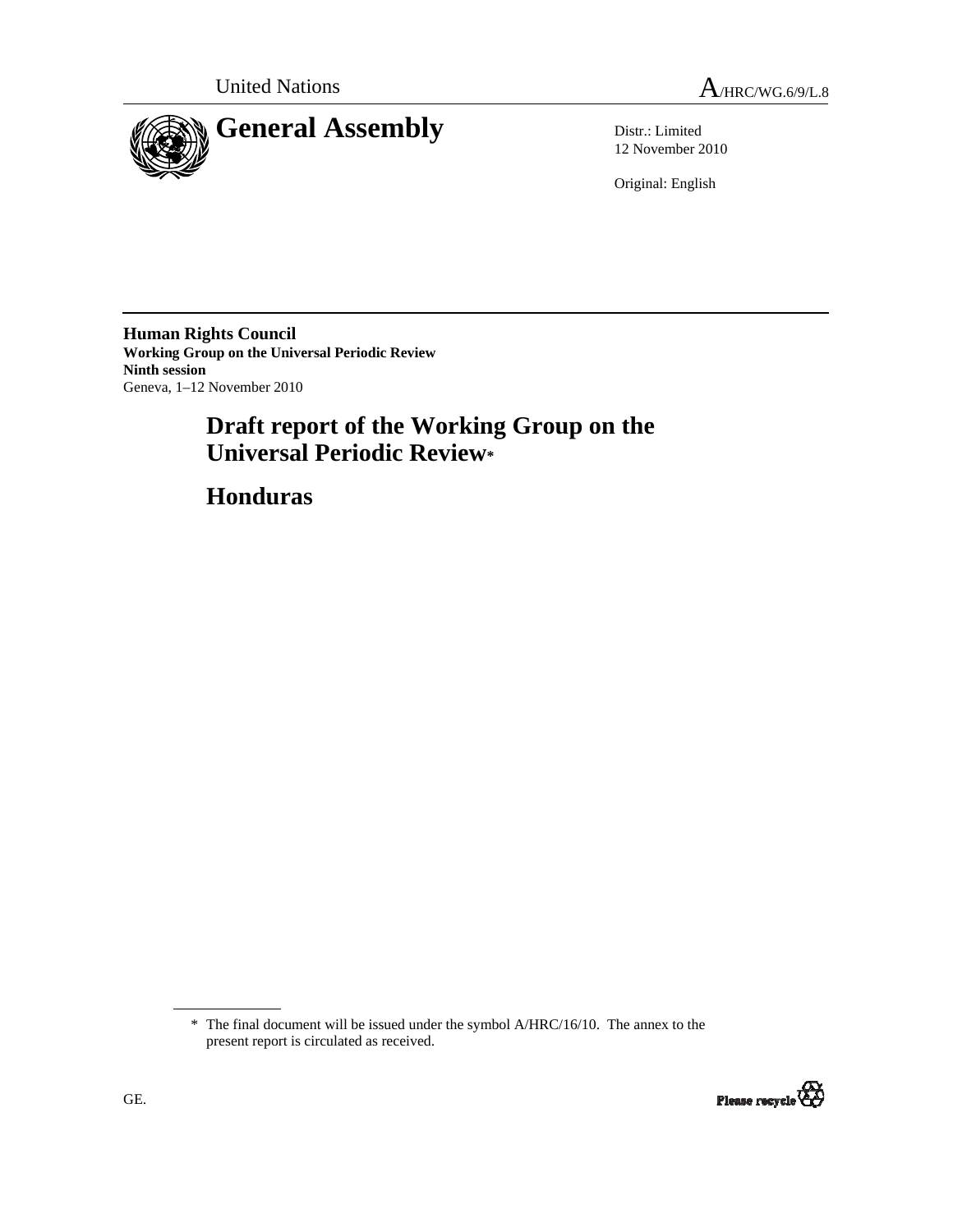#### **A/HRC/WG.6/9/L.8**

## Contents

|    |    |       | Paragraphs | Page          |
|----|----|-------|------------|---------------|
|    |    |       | $1 - 4$    | $\mathcal{E}$ |
|    |    |       | $5 - 80$   | 3             |
|    |    | А.    | $5 - 21$   | $\mathcal{R}$ |
|    |    | B.    | $22 - 80$  | 5             |
| П. |    |       | $81 - 84$  | 12            |
|    | Ш. |       | 85         | 21            |
|    |    | Annex |            |               |
|    |    |       |            | 23            |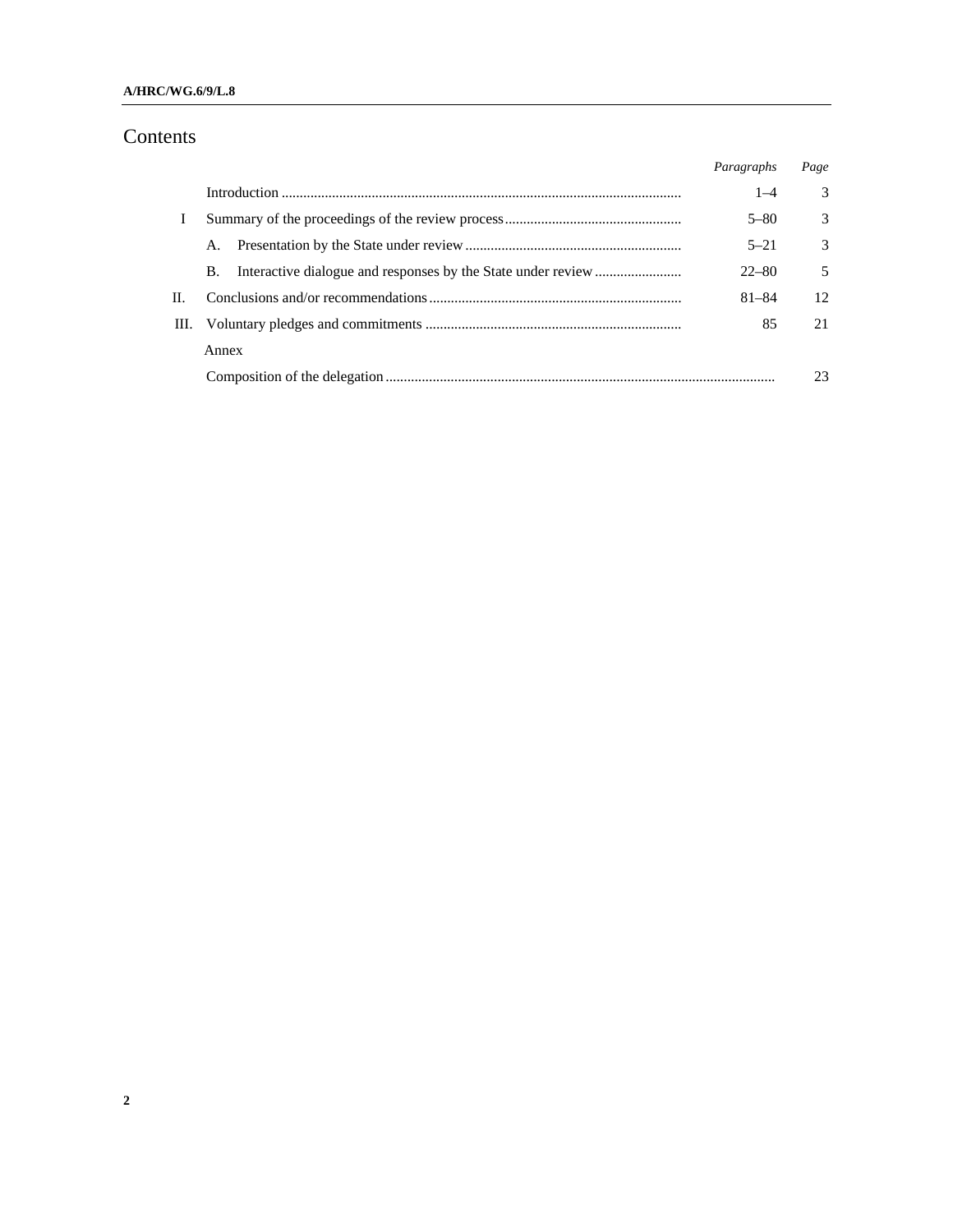## **Introduction**

1. The Working Group on the Universal Periodic Review, established in accordance with Human Rights Council resolution 5/1, held its ninth session from 1 to 12 November 2010. The review of Honduras was held at the 8th meeting, on 4 November 2010. The delegation of Honduras was headed by the Vice-President of the Republic of Honduras, María Antonieta Guillén de Bográn. At its 12th meeting, held on 8 November 2010, the Working Group adopted the report on Honduras.

2. On 21 June 2010, the Human Rights Council selected the following group of rapporteurs (troika) to facilitate the review of Honduras: Thailand, the United Kingdom of Great Britain and Northern Ireland and the Russian Federation.

3. In accordance with paragraph 15 of the annex to resolution 5/1, the following documents were issued for the review of Honduras:

 (a) A national report submitted/written presentation made in accordance with paragraph 15 (a) (A/HRC/WG.6/9/HND/1);

A compilation prepared by the Office of the United Nations High Commissioner for Human Rights (OHCHR) in accordance with paragraph 15 (b) (A/HRC/WG.6/9/HND/2);

 (c) A summary prepared by OHCHR in accordance with paragraph 15 (c) (A/HRC/WG.6/9/HND/3).

4. A list of questions prepared in advance by the United Kingdom, the Czech Republic, Denmark, Germany, the Netherlands, Slovenia, Sweden and Switzerland was transmitted to Honduras through the troika. Those questions are available on the extranet of the universal periodic review.

### **I. Summary of the proceedings of the review process**

#### **A. Presentation by the State under review**

5. The head of the delegation recalled the commitment of Honduras and noted that the country had ratified several core international and regional human rights instruments.

6. During the general elections held in November 2009, the people of Honduras had exercised their right to auto-determination and their civic duty to resolve conflicts through democratic mechanisms. In that regard, the people of Honduras had demonstrated to the international community that they embraced democracy as the best system for guaranteeing governance by the people. A Government of unity and reconciliation had been established.

7. The delegation referred to the participation of a high-level inter-institutional delegation in the interactive dialogue of the universal periodic review of Honduras, as well as the opportunity that this provided to assess progress and evaluate challenges and opportunities in the promotion and protection of human rights and also contribute to the process of dialogue and national consultation on various thematic areas of concern to all human beings.

8. Honduras reaffirmed its commitment to respecting and protecting the dignity of the human being. A strategy for the promotion of, respect for and observance of human rights as a national objective had been set out in the new "Vision for the Country – Plan for the Nation", which was the result of a broad consultation among civil society, academia,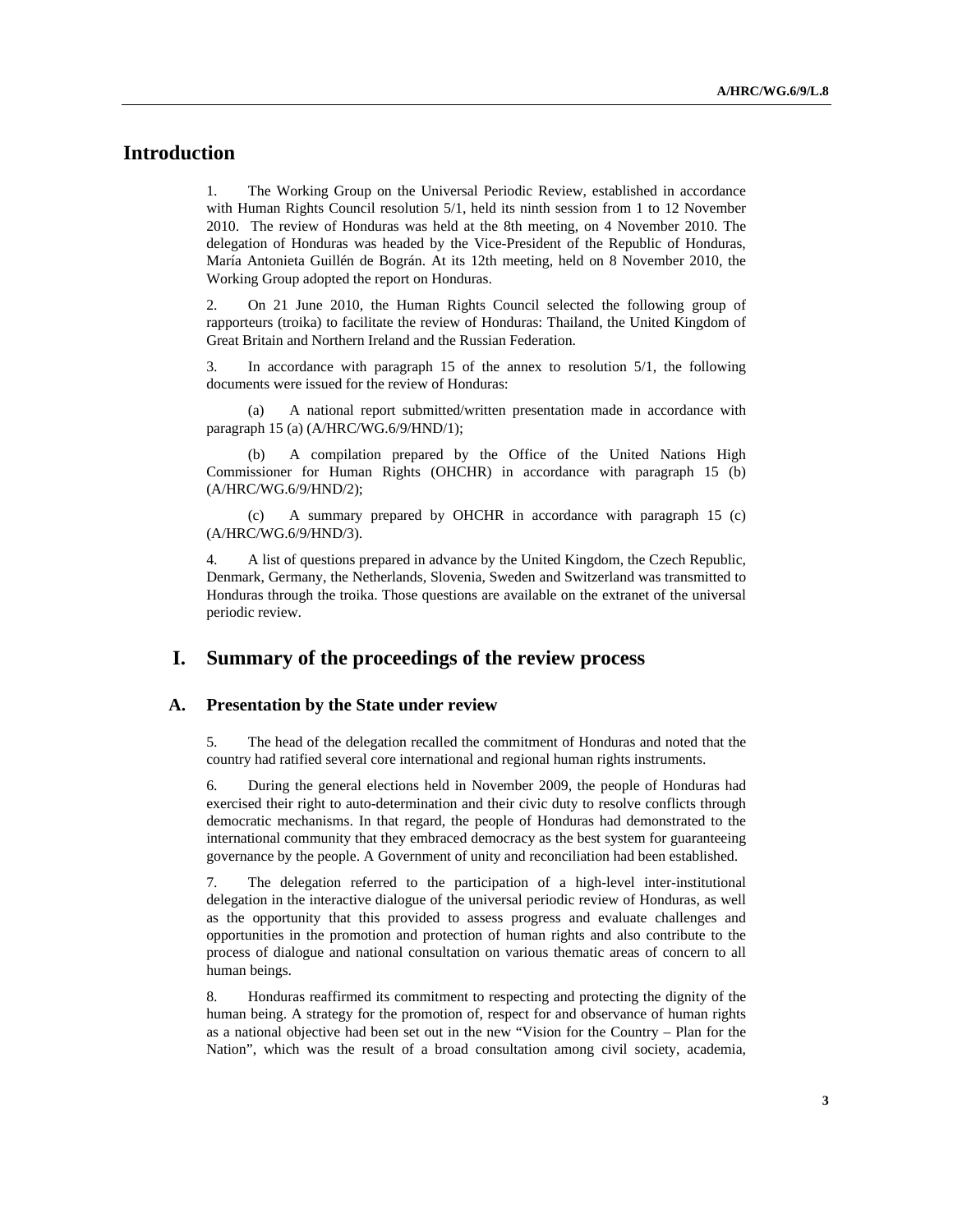political parties and other key national actors. For the first time, a human-rights-based public policy and a national human rights plan of action would be implemented in the country, through the recently established State Secretariat of Justice and Human Rights.

9. In line with that policy, an open and standing invitation had been issued to all mechanisms and special procedures of the United Nations and the Organization of American States, including an invitation to the Office of the High Commissioner to open an office in the country. The goal of Honduras was to promote good practices and better monitoring for the promotion and protection of human rights.

10. Honduras indicated that the main and most pressing challenge was the need to ensure the protection of the right to life. The delegation referred to the violence affecting the country as a result of organized crime. The delegation described actions being taken to address that situation, but recognized that there was still work to be done and noted the need to define a strategy for guaranteeing the security of citizens as a human right.

11. The delegation indicated that Honduras had complied with all commitments undertaken within the framework of the Guaymuras Dialogue and the Tegucigalpa-San José Accord, among which was the establishment of a truth and reconciliation commission.

12. With regard to the main human rights issues, as raised by the High Commissioner for Human Rights and specific Rapporteurs, the delegation noted that Honduras had taken a series of actions to address them. The delegation provided information about, inter alia, measures to address impunity, to strengthen the independence and capacity of the Office of the Special Prosecutor for Human Rights, and to ensure that the national police respected human rights.

13. Honduras also referred to actions taken to comply with obligations arising from the Convention on the Rights of the Child and its two Optional Protocols, among which had been the establishment of legal, institutional and policy frameworks to address the problem of the sexual and commercial exploitation of children and child labour.

14. The delegation also noted challenges and the need to address poverty and strengthen the capacities of State institutions, and highlighted the need for support and technical assistance from the international community.

15. Regarding the situation of women in Honduras, the delegation described the legal and institutional framework and referred to gender-related policies and programmes to address the challenges faced by women, including the problem of violence, access to justice and political participation, as well as femicide.

16. The delegation referred to other priority areas to be addressed as part of the national human rights plan of action, such as the comprehensive attention that should be accorded to persons with disabilities, and the promotion and protection of lesbian, gay, bisexual and transgender groups, migrants and ethnic groups. Information on efforts to protect the right to health and to promote the right to education and food security was also provided by the delegation.

17. Honduras recognized the reality of the problem of racism and racial discrimination and its direct impact on the effective enjoyment of their human rights by indigenous and Afro-Honduran peoples.

18. In September 2009, Honduras had received a visit by the Subcommittee on the Prevention of Torture, which had recommended that the infrastructure of the penitentiary centres in Honduras be improved. The delegation reported that the Council of Ministers had already issued an Executive Decree allocating approximately \$35 million for improving infrastructure and equipment at nine centres. The legislation providing for the national preventive mechanism referred to in the Optional Protocol to the Convention against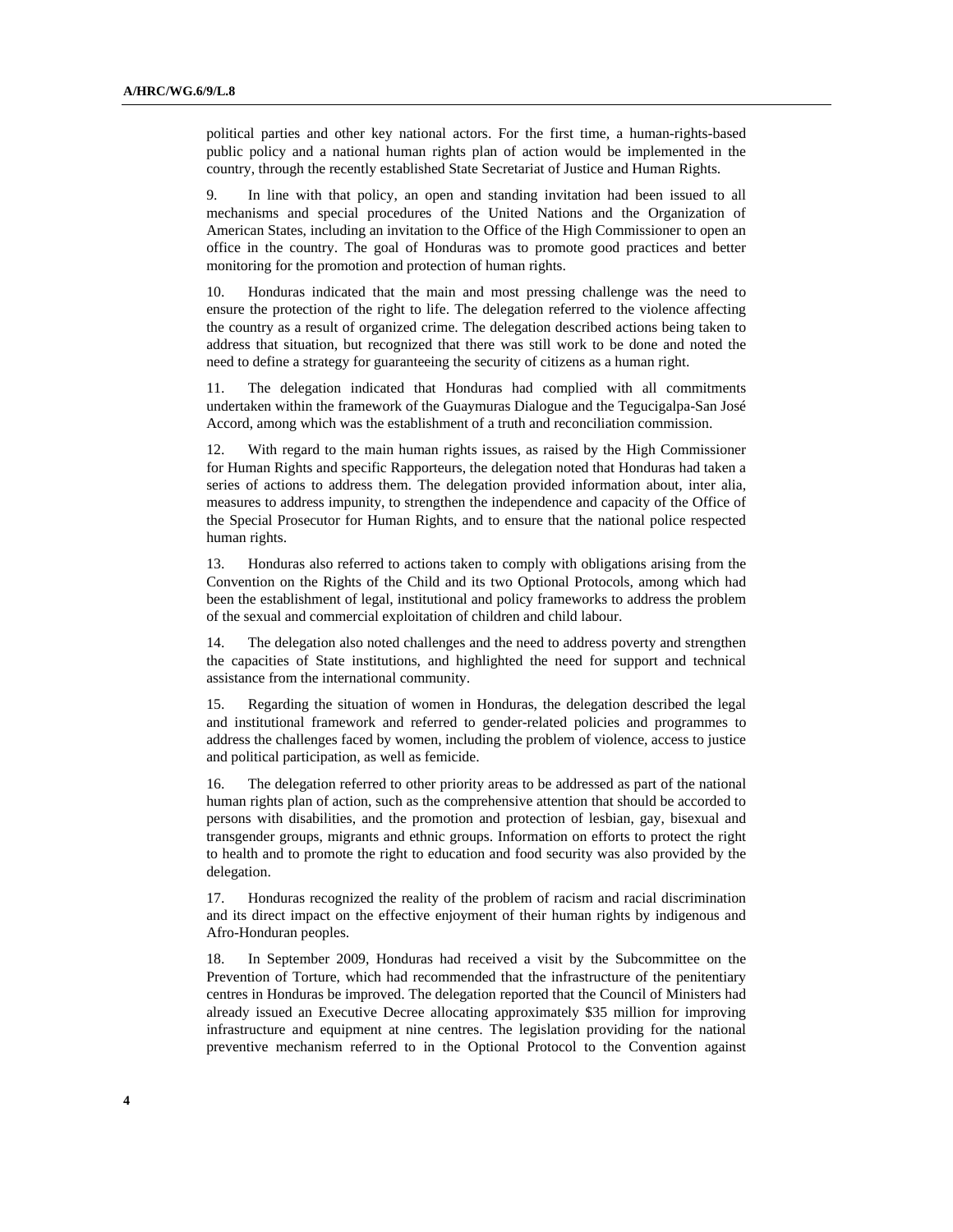Torture had been adopted, and the President and other high-level public officials had condemned the practice of torture and other cruel and inhuman treatment.

19. The delegation also recognized the need to make further efforts to harmonize domestic legislation with international human rights standards regarding the issue of enforced disappearance. Concerning allegations of arbitrary detention, Honduras also recognized that the Public Prosecutor's Office could improve its performance in terms of the monitoring of the security forces.

20. The delegation expressed concern about the allegations concerning threats and aggression against journalists, social communicators and human rights defenders, and called on them to report such practices to the relevant national bodies with a view to prevention, investigation and the punishment of those found responsible.

21. Regarding the murder of nine journalists, the delegation reported that the evidence resulting from the investigations relating to two cases had been presented in court and that the investigations relating to two other cases were being completed. Honduras had requested assistance from other countries to support the investigations. However, Honduras noted that, in the two cases presented in court, there was no evidence indicating that the crimes had been politically motivated or that State agents had been involved. The State, however, assumed its responsibility for investigating and bringing to justice those responsible.

#### **B. Interactive dialogue and responses by the State under review**

22. During the interactive dialogue, 44 delegations made statements. Recommendations made during the dialogue are found in section II of the present report.

23. France referred to the appeal by a group of Special Rapporteurs for measures guaranteeing the security of journalists. It noted the concerns of the Committee on the Elimination of Discrimination against Women regarding the persistence of violence against women. France also raised the issue of Honduras as a country of origin, destination and transit in relation to victims of human trafficking, mainly for the purpose of sexual exploitation. France made recommendations.

24. India welcomed institutional reforms and efforts to harmonize domestic legislation with international standards. It commended Honduras for having acceded to most core international human rights instruments. It referred to the reform of the health sector, the measures taken in the field of education, the implementation of social housing programmes, and the focus placed on the right to a healthy environment. India encouraged Honduras to implement its migration policy.

25. Indonesia appreciated the efforts made by Honduras to stabilize the country and undertake the necessary democratic reforms following the coup d'état of June 2009. Indonesia welcomed the setting up of the Truth Commission, as well as the role played by the Office of the National Commisioner for Human Rights, the establishment of the Institute for Children and the Family, and the attention given to vulnerable groups. Indonesia made recommendations.

26. Poland welcomed the progress made by Honduras in bringing its legislation into line with international standards. It noted the increasing crime rates and the lack of adequate judicial protection and redress for victims. Poland inquired about the steps Honduras intended to take to reduce impunity and improve judicial mechanisms so that they ensured the independent, timely and effective protection of citizens. Poland made recommendations.

27. Azerbaijan commended the establishment of the Truth Commission, the invitation to special procedures, and the measures taken to promote women's rights. It inquired about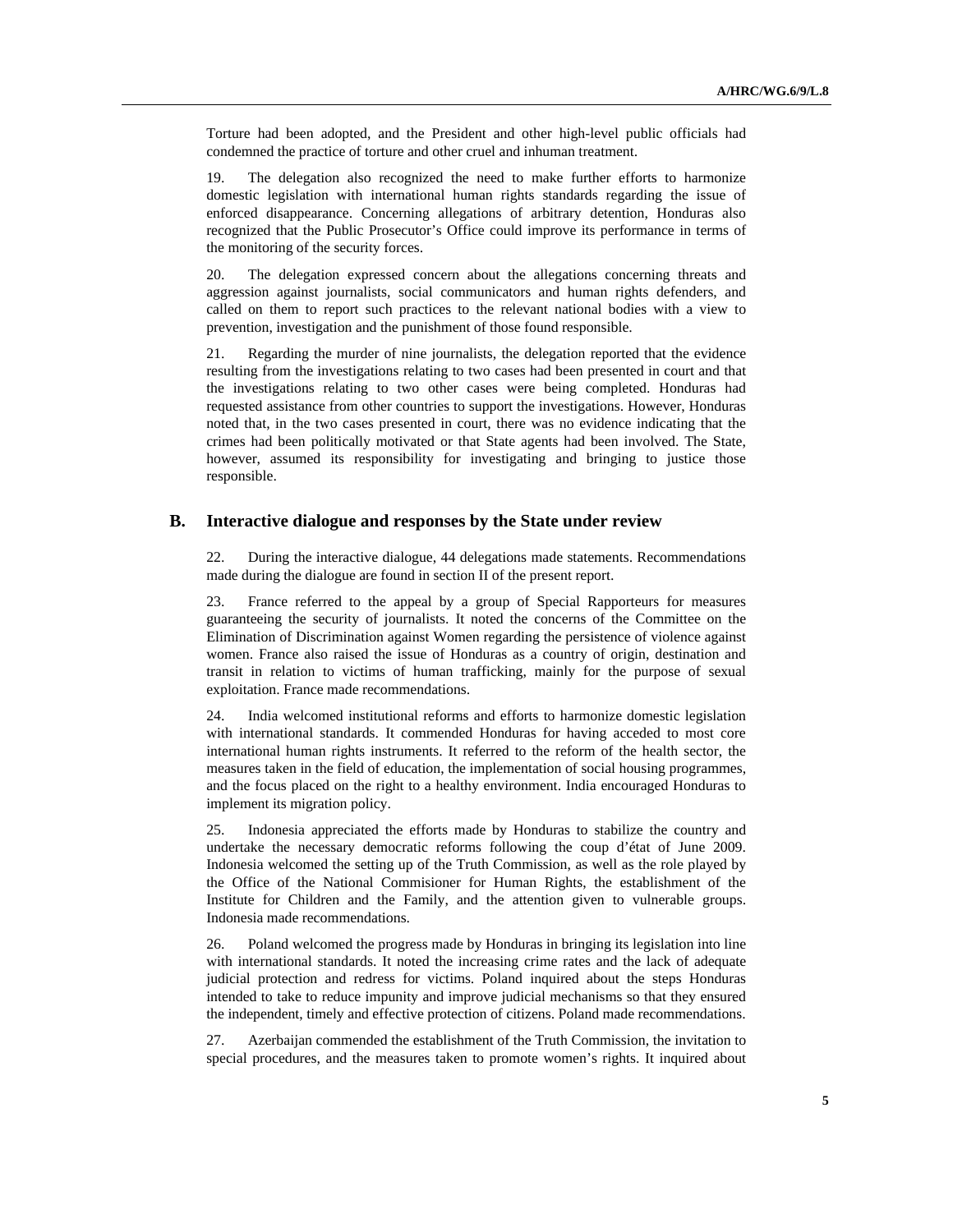the possibility of ratifying the Optional Protocol to the Convention on the Elimination of All Forms of Discrimination against Women. Azerbaijan welcomed the action plans to combat the commercial sexual exploitation of children and child labour. Azerbaijan made recommendations.

28. Mexico noted that the reports on Honduras clearly reflected the major institutional challenges in improving the human rights situation, which had been affected by the breakdown of the democratic constitutional order in June 2009. It commended the investigation of human rights violations, including the 250 complaints collected by the Office of the Special Prosecutor. Mexico made recommendations.

29. Canada welcomed the establishment of the Truth Commission, the appointment of a Special Prosecutor for Human Rights and the creation of a new Ministry of Justice and Human Rights. It commended Honduras for having extended an open invitation to international human rights organizations, including OHCHR and the Organization of American States. Canada expressed concern about the rise in murders of women and journalists and noted allegations of intimidation, harassment and death threats against members of civil society. Canada made recommendations.

30. Ireland welcomed the voluntary commitments made by Honduras as well as the standing invitation to special procedures. It was concerned about the restrictions on freedom of expression, the situation of human rights defenders, and the violent deaths of women. Ireland asked about measures to tackle violence against women and to deal with increasing violence against lesbian, gay, bisexual and transgender advocacy groups. Ireland made recommendations.

31. While recognizing encouraging developments in the field of human rights, such as the creation of a Ministry of Human Rights and the announced creation of a Commission against Impunity, Germany asked what administrative and legal measures had been adopted to end torture and ill treatment by law enforcement officials. Germany also asked for information about support programmes for the victims of gender-based or sexual violence, trafficking and sexual exploitation. Germany made recommendations.

32. The Netherlands expressed concern over the human rights violations committed during and after the political crisis of June 2009, which had gone unpunished. It also expressed concern about the prevalence of violence against lesbian, gay, bisexual and transgender persons and the inadequate response by law enforcement officials. The Netherlands made recommendations.

33. The Holy See welcomed the efforts made to preserve democracy and re-establish the rule of law. It commended Honduras for its national human rights institution and welcomed efforts to protect the right to life. The Holy See encouraged Honduras to move forward on the path of reconciliation. The Holy See made recommendations.

34. Hungary considered the abolishment of the death penalty as a sign of respect for human rights. It noted with appreciation the reforms aimed at preventing and eradicating torture, but underscored the persistent occurrence of the torture and ill treatment of detainees. While noting that effective interaction between society and the State was an essential factor, Hungary indicated that that goal was hindered by the lack of independence of the judiciary. Hungary made recommendations.

35. Brazil underlined the fact that its participation in this interactive dialogue did not alter the present political relations between Honduras and Brazil. It noted with satisfaction that Honduras was party to most international human rights instruments and had extended a standing invitation to special procedures. It recognized Honduras' interest in hosting an office of the United Nations High Commissioner for Human Rights. It noted with concern the increasing violence against lesbian, gay, bisexual and transgender persons, children and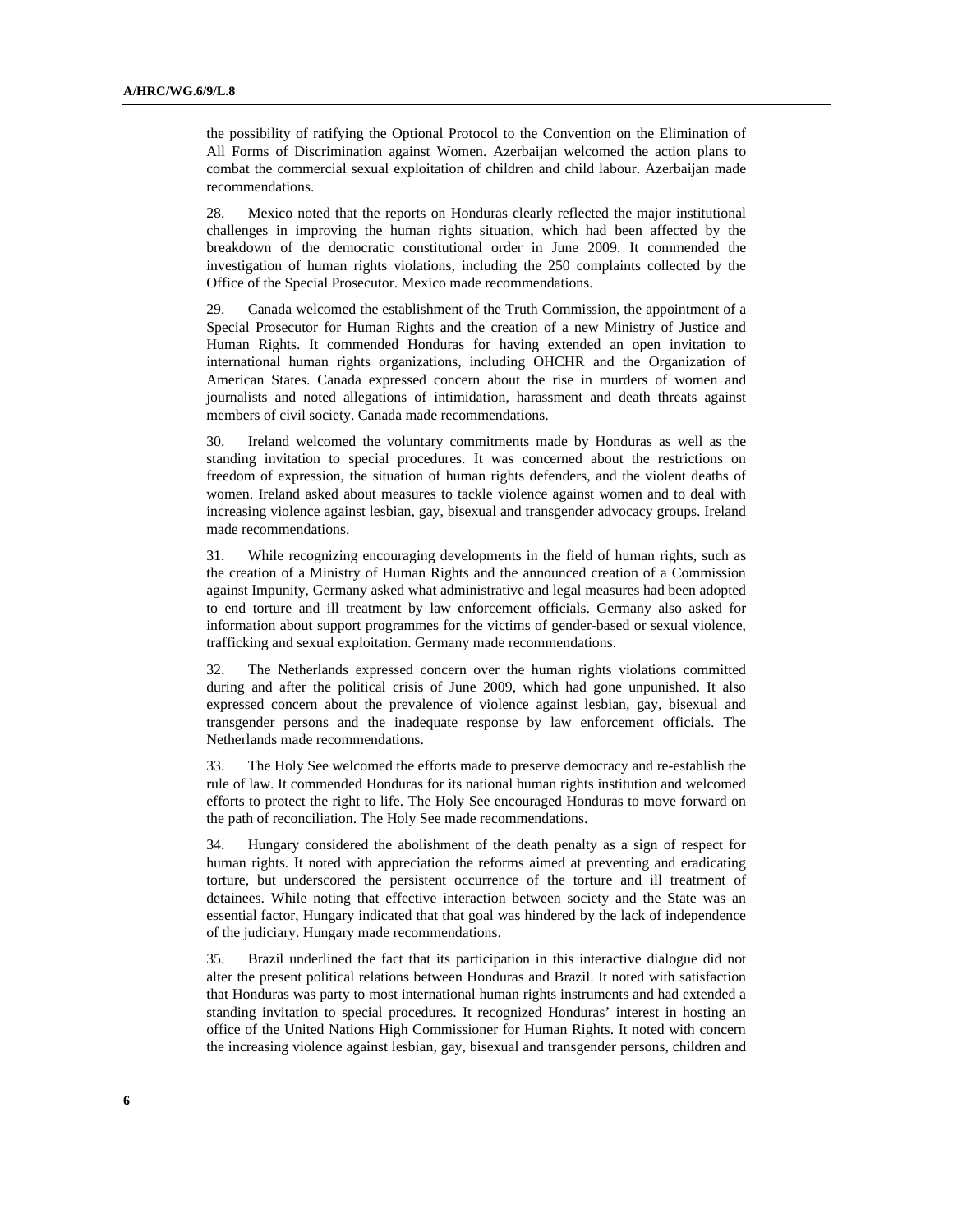young people in situations of social vulnerability and the related impunity for such crimes. Brazil expressed concern at the increasing threats against human rights defenders, journalists, magistrates and political opponents. Brazil made recommendations.

36. Slovakia praised the abolition of the death penalty in 1957. It expressed concern about restrictions on freedom of expression, the vulnerability of journalists, and the killing of eight journalists in 2010. Slovakia considered the dismissal of three judges and a magistrate as an unacceptable attack on the independence of the judiciary. Slovakia made recommendations.

37. Sweden expressed concern at reports of torture and ill treatment in prisons and detention centres in the aftermath of the violation of the constitutional order. Sweden was also concerned about reported allegations of the disproportionate and excessive use of force by the police and military in response to the widespread demonstrations that had occurred since June 2009. It asked for information about actions taken to investigate those allegations and to hold accountable those responsible. Sweden also expressed concern at the increasing homicide rate, especially regarding journalists, and asked about measures taken in that regard. Sweden made recommendations.

38. In responding to questions raised, the delegation indicated that the Truth and Reconciliation Commission had been established as part of the Guaymuras Dialogue– Tegucigalpa-San José Accord of 30 October 2009. The Commission had independence in carrying out its legal mandate. Its main goal was to present to the people of Honduras a report that, it hoped, could be finished during the first trimester of next year. The reports on events that had occurred before and after 28 June 2009 would help to prevent similar crises and put forward constructive recommendations that would strengthen the country's institutions and democratic development and the defence and guarantee of human rights. Honduras was also striving to establish the facts surrounding the incidents and find a channel for national reconciliation. In its mandate, it was recognized that it was important and necessary to have the political will to implement recommendations, particularly those that could strengthen the institutional framework of the State and the protection of human rights. The State Secretariat of Justice and Human Rights had recently established the relevant working sectors and would follow up on the recommendations of the Commission.

39. With regard to the allegations of impunity, the delegation pointed out that 22 cases had been prosecuted. A budget had been allocated, and more resources should be assigned, to support a programme for strengthening the Office of the Special Prosecutor for Human Rights, including the recruitment and training of staff of the Office, which would carry out independent investigations. The delegation noted that there was the political will to investigate and punish those responsible.

The delegation also noted that the State recognized the importance of freedom of expression and the press, and its fundamental role in the consolidation and development of democracy. It was also aware that the necessary measures should be adopted to ensure that journalists could carry out their work. In that regard, the delegation noted that the Constitution and other legislation guaranteed freedom of expression, including collecting, receiving and disseminating information and ideas, without any censorship. Honduras regretted the murders of journalists and social communicators, and investigations were being conducted by the State Secretariat of Security and the Public Prosecutor's Office, as noted in the national report.

41. With regard to protecting the right to life and security of journalists and human rights defenders, the Inter-American Human Rights Commission had issued 341 precautionary measures, of which 253 had been agreed with the beneficiaries. Other security measures had also been implemented by the State Secretariat of Security.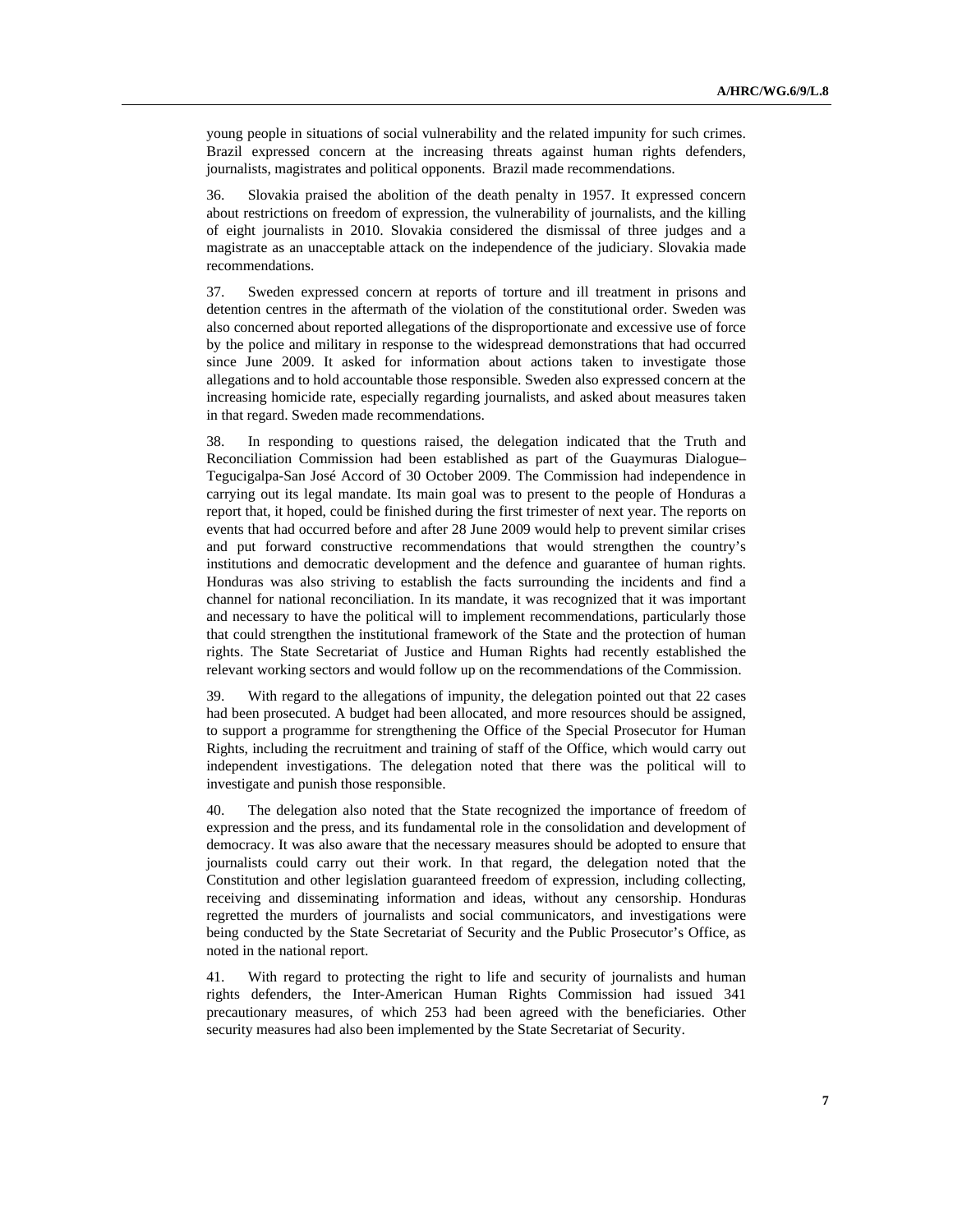42. Concerning impunity, the delegation stated that Honduras had recently asked the Secretary-General of the United Nations to support the establishment in the country of an international commission against impunity, which would act as an element of technical back-stopping in investigations related to certain cases that they knew had given rise to many concerns at the national and international levels.

43. Haiti welcomed the participation of civil society in the preparation of the national report. It inquired about the measures Honduras intended to take to turn the National Human Rights Commission into a genuine mechanism for protecting human rights. Haiti made recommendations.

44. The United Kingdom welcomed the work done to create a multi-party Government of reconciliation after the unsettling events of 2009, as well as the establishment of the Truth Commission and the Ministry of Justice and Human Rights and the issuance of a standing invitation to the special procedures mechanisms. It encouraged Honduras to tackle incidents of political repression and to increase consultation with civil society. The United Kingdom expressed concern at the reports of extrajudicial killings, particularly of children, and called upon Honduras to ensure prosecutions. Furthermore, it inquired about measures to protect journalists and human rights defenders. The United Kingdom made recommendations.

45. Australia welcomed the 2010 increase in the national police budget and the appointment of a high-level human rights adviser to assist the President. It noted, however, that much had to be done to improve the human rights situation, especially to reduce the high homicide and femicide rates. Australia expressed its support for the recommendation of the Organization of American States that there be a continued investigation into the high murder rate, especially with regard to journalists and human rights activists. It asked Honduras to take steps to end threats and attacks on the population and to fully support human rights institutions. Australia made recommendations.

46. Italy welcomed the issuance of a standing invitation to international human rights mechanisms and the willingness to host an office of OHCHR. Italy asked about the role of the "unlawful associations" (*maras* or *pandillas*) regarding the sexual exploitation of women and trafficking. Italy expressed concern at the carrying out of torture and ill treatment against detainees by police forces, as well as the excessive use of force during the political crisis last year. Italy made recommendations.

Uruguay clarified that its participation in the dialogue could not be seen as an explicit or implicit recognition of the Government of Mr. Porfirio Lobo Sosa. Uruguay expressed its deep concern about reported restrictions on freedom of expression and the rule of law; the intimidation, mistreatment and killing of journalists and human rights activists that had occurred after the coup d'état; and the impunity surrounding the killings of juveniles. Uruguay made recommendations.

Thailand expressed its support for Honduras in undertaking poverty eradication policies as a way to prevent the abuse and exploitation of women and children. Thailand welcomed the country's various laws and policies aimed at preventing human trafficking, and applauded Honduras for its attempt to promote human rights education and training. Thailand expressed its readiness to explore ways to promote South-South cooperation with Honduras, and noted the possibility of sharing practices as part of a victim-centred approach to combating human trafficking. Thailand made recommendations.

49. China recognized Honduras' implementation of its international obligations, the establishment of the Truth Commission and the Ministry for Justice and Human Rights, and the issuance of a standing invitation to international human rights mechanisms. Owing to financial and technical restraints, Honduras continued to face difficulties in its judicial development and provision of social security. China called on the international community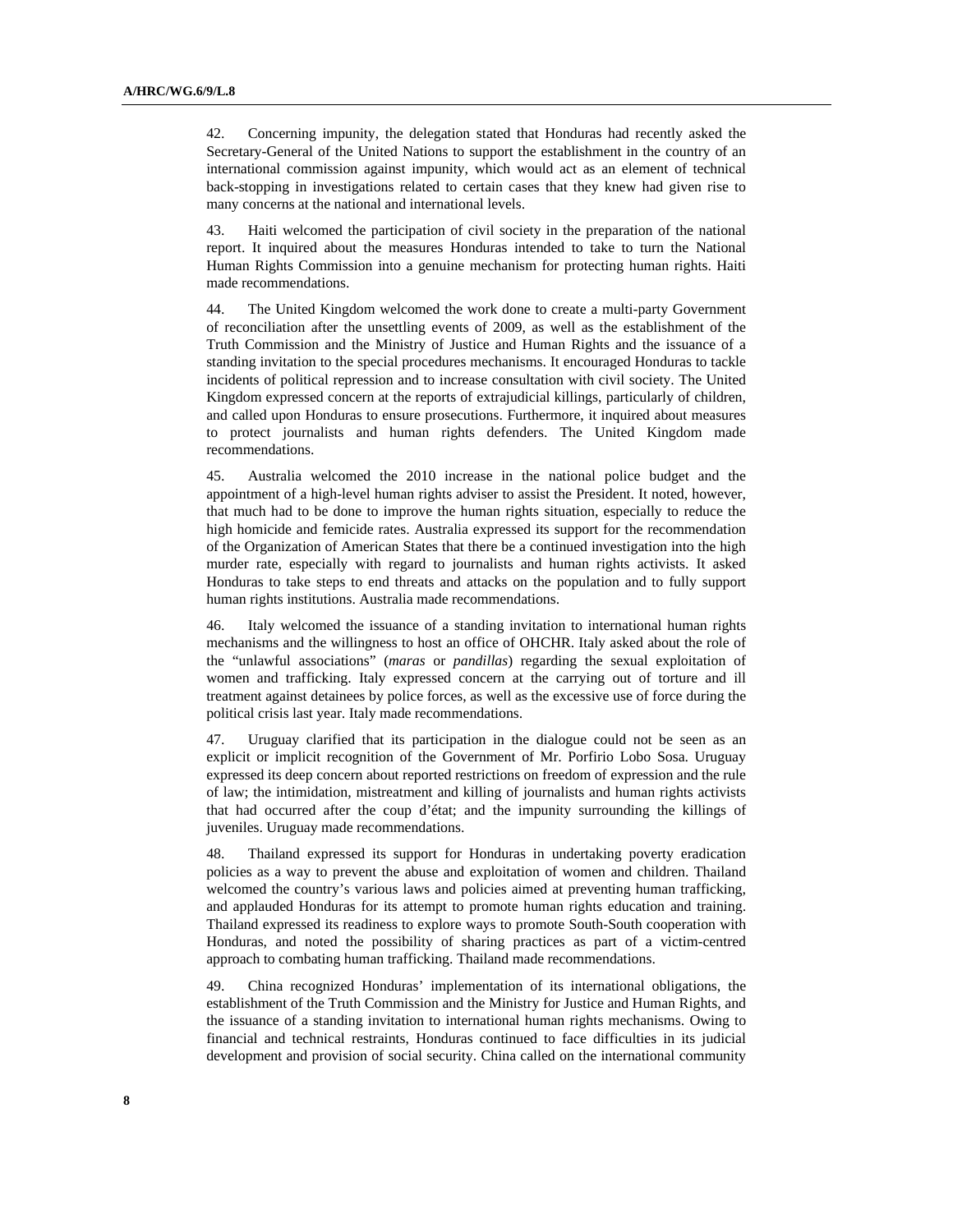to increase financial and technical assistance to Honduras in order to support the country's capacity to better protect and promote human rights.

50. The United States of America welcomed the investigations into the killings of journalists since March 2010 and congratulated Honduras on having created the Ministry of Justice and Human Rights and the Secretariat for the Development of Indigenous and Afro-Honduran Peoples. It was concerned about the killings, intimidations and abuses of persons belonging to the lesbian, gay, bisexual and transgender community. The United States made recommendations.

51. The Republic of Korea asked for information about the activities of the Truth Commission. It acknowledged Honduras' significant progress in promoting and protecting women's and children's rights. It asked about the challenges Honduras was facing in the fight against crime and the measures it was planning to take to overcome them. The Republic of Korea made a recommendation.

52. Spain recognized Honduras' efforts to overcome the negative impact on human rights caused by the political crisis of June 2009. It welcomed the issuance of a standing invitation to special procedures, the request to host an OHCHR office and the establishment of a Truth Commission. Spain noted the persistent situation of impunity in Honduras. Spain made recommendations.

53. Austria expressed concern about discrimination against indigenous minorities, Afrodescendant and lesbian, gay, bisexual and transgender persons. It inquired about measures taken to protect the lands of indigenous communities and to address discrimination against minorities in the labour market. It was also concerned about increasing attacks against human rights defenders and about the climate of impunity and corruption. Austria made recommendations.

54. The Czech Republic expressed concern about the increasing homicide rate in Honduras, especially with regard to the situation of journalists. It underlined the need to combat impunity and to better protect the rights of most vulnerable groups. The Czech Republic made recommendations.

55. Panama recognized the efforts made by Honduras to overcome the challenges it faced in the promotion and protection of human rights. It welcomed the establishment of the Ministry of Justice and Human Rights as well as the National Human Rights Plan of Action. Panama praised Honduras for the issuance of a standing invitation to the special procedures mechanisms. Panama made recommendations.

56. Guatemala highlighted the establishment of the Truth Commission, the standing invitation extended to special procedures and the request for the establishment of an OHCHR presence. It noted with interest initiatives on migration and gender-based violence, welcomed measures to eradicate child labour, and asked Honduras to share its practices. It requested information about measures to compensate families for the lack of revenues derived from child labour, and on measures to harmonize domestic legislation with international instruments.

57. Costa Rica noted with satisfaction the efforts devoted to the process of national reconciliation and unity. It also identified some positive aspects in the field of human rights, including measures to combat discrimination and violence against women, as well as actions to protect children and adolescents. Costa Rica encouraged Honduras to continue efforts to strengthen its judicial system. Costa Rica made recommendations.

58. The delegation expressed appreciation for the recognition voiced by some delegations with regard to the efforts of Honduras to become a party to the core international human rights instruments. Honduras had also been harmonizing its domestic legal framework with international human rights norms and standards. It recognized,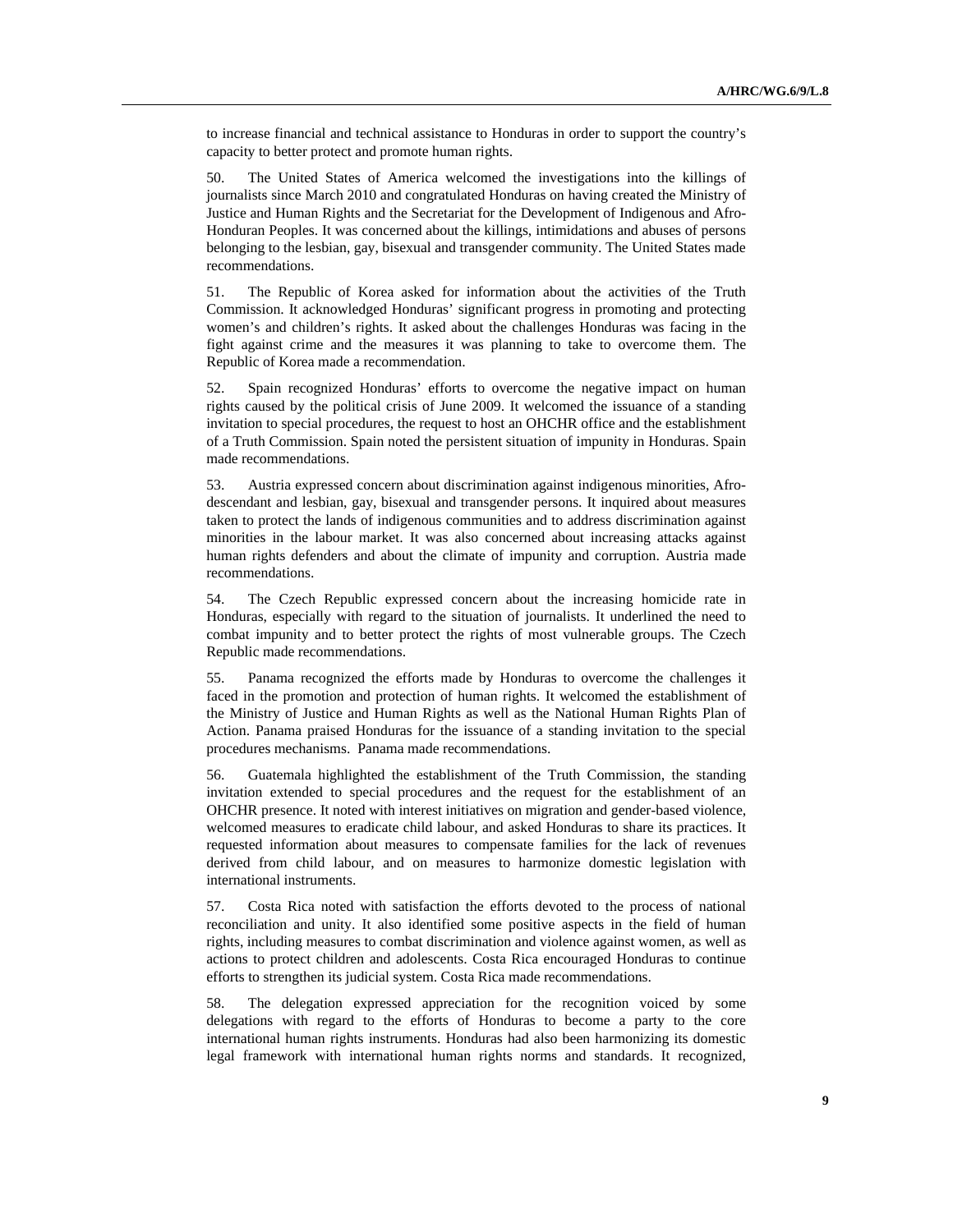however, that there was still much to be done, and the State Secretariat of Justice and Human Rights would have this responsibility. The delegation reported that the National Congress was considering the possibility of abolishing the legislation on states of emergency, as it was incompatible with the Constitution. Article 209 of the Criminal Code, which regulated the crime of torture, was also being reviewed with a view to its harmonization with international human rights standards. Other draft projects currently being studied by the National Congress included the draft law on the judiciary, the Council of the Judiciary and the Judicial Service Act. Honduras was also promoting the incorporation of new legal institutions into the domestic legal framework, including the incorporation into the new Criminal Code of crimes recognized under international humanitarian law.

59. The delegation further reported on specific measures taken for the implementation of precautionary measures, as noted earlier. Among these measures was an emergency telephone line to contact the police, as well as additional patrolling by police and police escorts. Honduras again referred to the security situation that was affecting the entire region, owing mainly to its geographic location.

60. Since 28 June 2009, the Office of the Special Prosecutor for Human Rights had dealt with six cases of proven abuse against the media by police and military authorities. Other cases were being investigated. The State was planning a strategy to protect journalists, social communicators and human rights defenders with a view to protecting their lives and physical integrity, as well as ensuring the effective investigation of such offences. Honduras had asked for assistance from other countries to support the investigative functions.

61. The delegation noted that the State condemned any act of violence against women. The Office of the Special Prosecutor for Women was carrying out actions to address the problem of domestic violence. Through the State Secretariat of Public Health, assistance was being provided to victims of sexual violence and also to aggressors, through special programmes involving 18 family counsellors at the national level. The Women's Institute, through municipal offices, monitored the implementation of the sanctions imposed on perpetrators of domestic violence. The Inter-institutional Commission for the Follow-up and Implementation of the Domestic Violence Law was also trying to solve the problem of violence against women. Honduras had established five shelters at the national level, with the support of international cooperation. However, the protection system needed to be further strengthened.

62. Regarding the promotion and protection of the rights of lesbian, gay, bisexual and transgender persons, Honduras reported that it had provided legal recognition to groups defending the rights of such persons. The Public Prosecutor's Office had also initiated judicial actions against State agents who had committed abuse of power, discrimination and murder attempts against members of those communities.

63. With regard to indigenous groups and Afro-Honduran peoples, legislative measures had been taken to recognize their ancestral rights, and institutions had been created to regulate land tenure. The Office of the Special Prosecutor for Ethnic Groups and Cultural Heritage was currently investigating a series of allegations involving the crime of usurpation and other offences committed against indigenous communities. It was expected that the new State Secretariat to address issues regarding ethnic groups would effectively ensure the monitoring of the relevant provisions contained in the Constitution and the law.

64. Chile recognized Honduras' efforts to respond to the challenges that had arisen from the political and institutional crisis. It praised the issuance of a standing invitation to international human rights mechanisms, the establishment of a National Plan of Action for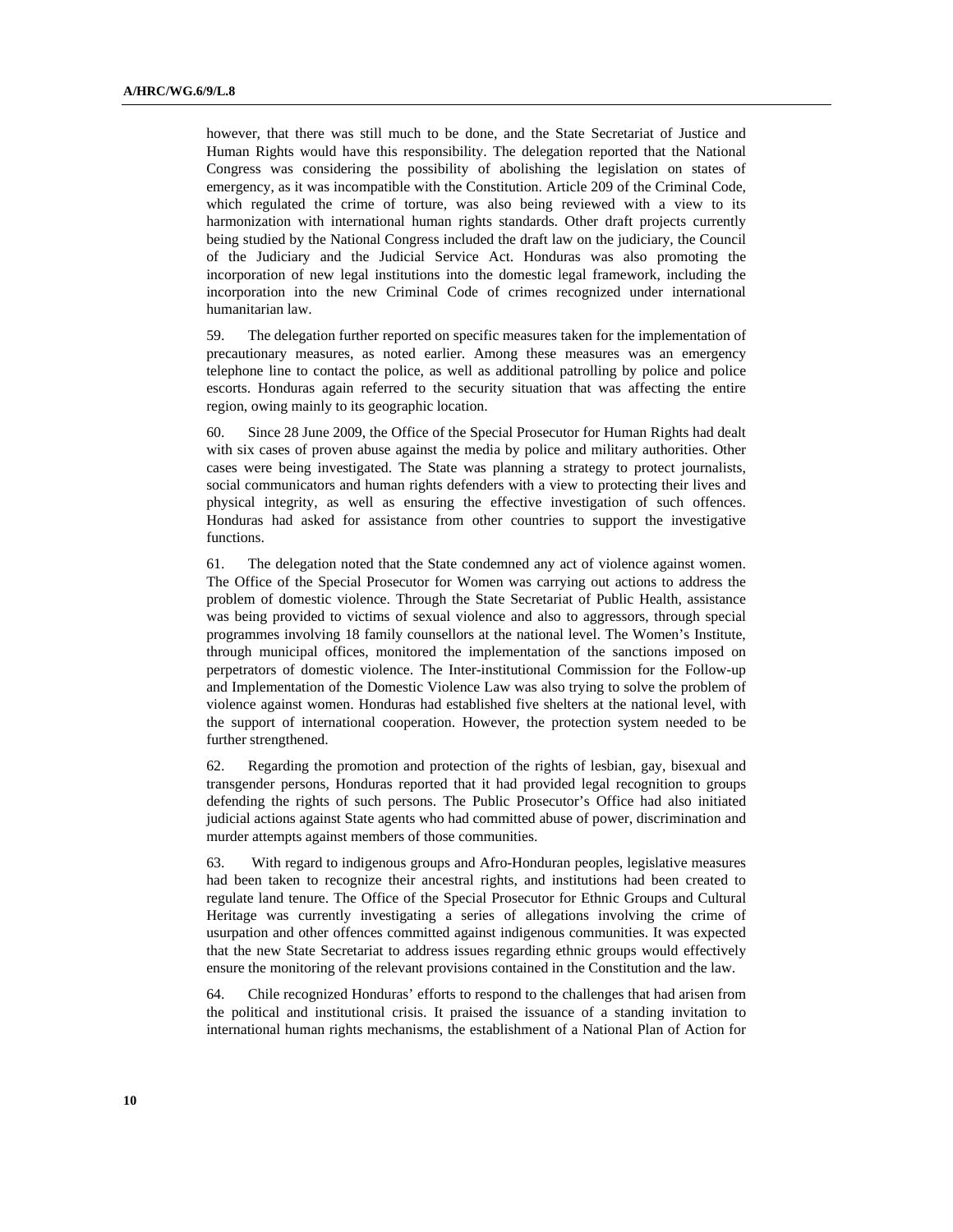Human Rights and the readiness to open an OHCHR office. It welcomed the creation of a Truth Commission. Chile made recommendations.

65. Colombia welcomed Honduras' request for the opening of an OHCHR office, which reflected the country's commitment to the United Nations human rights system. Colombia expressed its support for the implementation of the compromise emanating from the Guaymuras Dialogue-Tegucigalpa-San José Accord, stressing the importance of the creation of the Truth Commission. It highlighted Honduras' commitment to clearing up the cases involving the murder of journalists, and encouraged the country to continue efforts to protect them. Colombia made recommendations.

66. Argentina stated that it did not recognize the Government of Honduras. It noted that, given the situation of grave human rights violations, which had increased since the coup d'état, it had decided to make a presentation during the interactive dialogue. Argentina made recommendations.

67. Switzerland welcomed the establishment of the Truth Commission, the creation of new entities entrusted with promoting human rights, the issuance of a standing invitation to international human rights mechanisms, and the proposal for the opening of an OHCHR office. Switzerland noted with concern the persistent violations of human rights, particularly in relation to insecurity, the fight against impunity, freedom of expression and freedom of the press. Switzerland made recommendations.

68. Paraguay indicated that its intervention in the dialogue did not imply a change in its position regarding the Government of Honduras. Paraguay welcomed the establishment of the Truth Commission and the extension of a standing invitation to the special procedures. It encouraged Honduras to ensure the protection of human rights defenders and freedom of expression.

69. Ghana commended Honduras' efforts to address the challenges of the national health system and to promote women's rights. Ghana noted with concern the high poverty and illiteracy rates among the indigenous and Afro-Honduran peoples and asked about the implementation of programmes to improve the situation of indigenous peoples. Ghana urged Honduras to consider the assessment made in 2005 by the Special Rapporteur on racism and to take steps to address racial discrimination. Ghana made recommendations.

70. Slovenia welcomed Honduras' efforts to bring its national legislation into line with international standards, the establishment of a Truth Commission and the issuance of an open invitation to international human rights bodies. It noted with concern the continued impunity for human rights violations that had occurred in the aftermath of the coup d'état. Slovenia made a recommendation.

71. Japan encouraged Honduras to continue its efforts to re-establish democracy and praised efforts made to harmonize domestic legislation with international standards and progress made on gender equality. It also welcomed the establishment of the Truth Commission and the Ministry of Justice and Human Rights. Japan expressed concern about increasing incidents of violence against women, including femicide. Japan made recommendations.

72. Peru noted the challenges faced by Honduras in strengthening its democratic institutions, the rule of law and the promotion and protection of human rights to prevent a repetition of the serious situation that had undermined the constitutional order of the country. Peru made recommendations.

73. Ecuador stated that it was participating in this review although it did not recognize the Government of Honduras. Ecuador was participating in order to make a contribution to the effective monitoring of, respect for and the promotion of the human rights of the Honduran people, with whom, regardless of the country's authorities, it felt fraternity and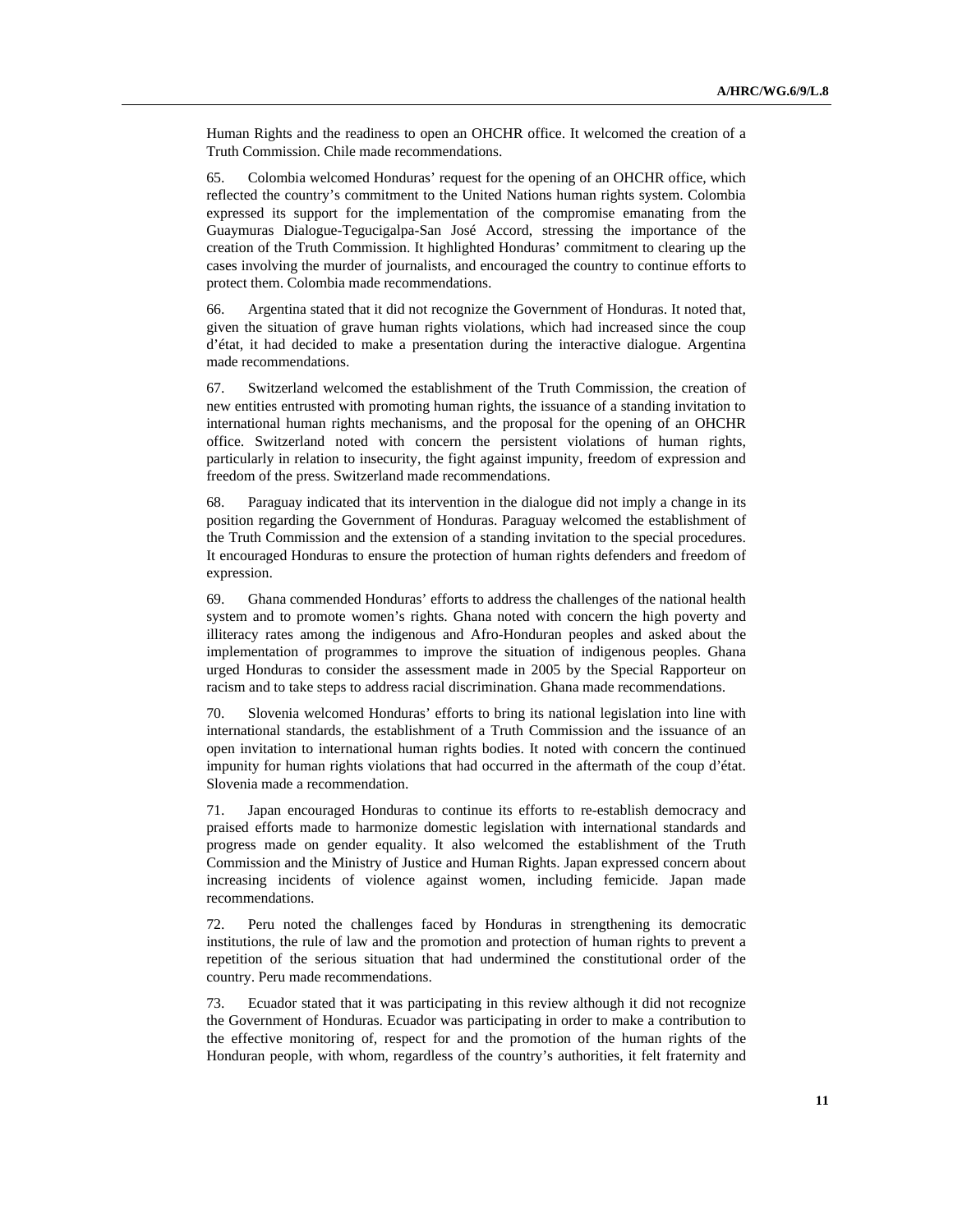solidarity. It recognized the efforts made to promote the rights of women and children. Ecuador made recommendations.

74. Singapore commended Honduras for having established the Truth Commission and for placing emphasis on strengthening the rule of law. It thanked Honduras to share its practices on how to tackle human rights challenges, such as prison conditions. Singapore also commended Honduras for the priority accorded to health, education, housing and work and to the situation of women, children, the elderly and persons with disabilities.

75. El Salvador recognized Honduras efforts in re-establishing social harmony. It asked Honduras to take into consideration concerns expressed by international human rights bodies and to strengthen its collaboration with them. The universal periodic review process provided the country with an opportunity to strengthen its efforts in seeking reconciliation among all Hondurans and overcoming the situation that had affected human rights in Honduras.

76. Nigeria welcomed the establishment of the Ministry of Human Rights and Justice and the Truth Commission. It appreciated Honduras' efforts to provide health-care facilities, particularly for vulnerable groups. Nigeria noted the pressing challenges faced by Honduras in promoting and protecting human rights, particularly regarding democratic governance, past abuses, corruption, trafficking in persons and violence against women. It stated that Honduras would continue to need the support of the international community. Nigeria made recommendations.

77. Angola noted Honduras' efforts to improve the human rights situation despite the challenges it faced. It inquired about the effects of the food security policy, particularly addressing indigenous peoples and the most vulnerable groups. It also asked for further information about the results of and lessons learned from the launching of the national programme on education for indigenous peoples and peoples of African descent. Angola made a recommendation.

78. Honduras was committed to formulating social policies that could have an impact on the lives of those most affected, including women and children. Reference was made to programmes, such as the system of conditional cash transfers and related programmes, being promoted by the State Secretariat of Social Development.

79. In concluding, the delegation thanked all delegations that had addressed questions and recommendations to it. The delegation reaffirmed that in Honduras there was no State policy of curtailing human rights. It also noted that the universal periodic review process had allowed all to recognize, beyond the political differences, the universal interest in protecting and placing in proper perspective the needs of the people, including those suffering human rights violations.

80. Honduras recognized the fundamental role played by human rights defenders at the most critical recent political juncture in the country. Honduras thanked the international organizations, in particular OHCHR, for having already sent an Adviser to the country, and expressed the hope that an office would soon be opened.

## **II. Conclusions and/or recommendations**

81. **The recommendations formulated during the interactive dialogue and listed below have been examined by Honduras and enjoy its support:**

81.1. **Review its national law in order to ensure full and unhampered enjoyment of human rights by all members of society, including those belonging**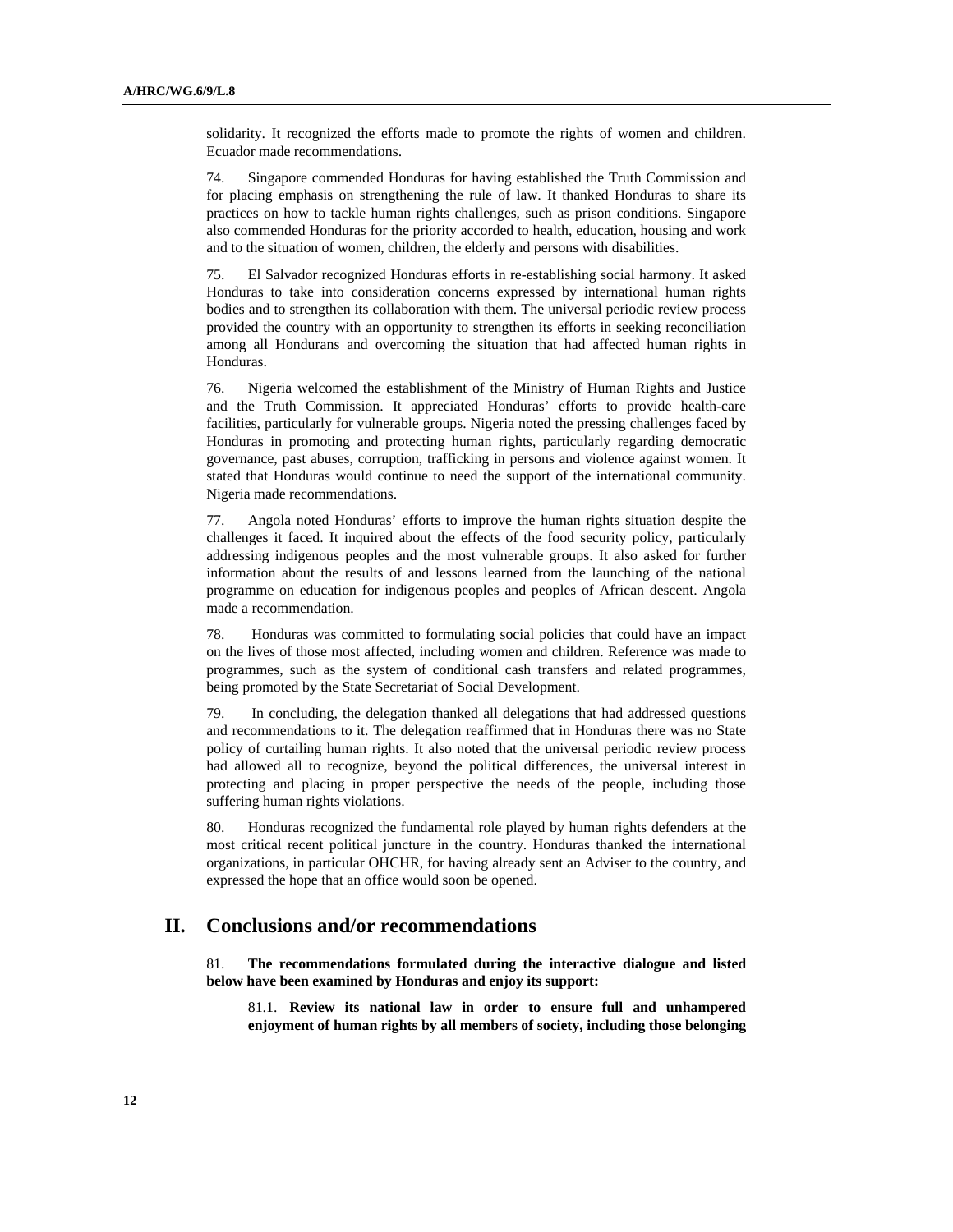**to the most vulnerable groups, such as women, lesbian, gay, bisexual and transgender persons and indigenous peoples (Czech Republic);**

81.2. **Implement the provision of the resolution on human rights defenders adopted by the Human Rights Council at its thirteenth session, on the establishment of a focal point for the protection of human rights defenders within the national administration (Ireland);**

81.3. **Take all necessary measures, including by undertaking a reform of legislation governing the telecommunications sector and guaranteeing access to public information, to guarantee freedom of the press, freedom of expression and the right to peaceful assembly (Canada);**

81.4. **Fully involve civil society in the follow-up to this review (United Kingdom);**

81.5. **Continue consultations with civil society in the follow-up to this review (Austria).**

82. **The following recommendations enjoy the support of Honduras, which considers that they have already been implemented or are in the process of implementation:**

82.1. **Ratify the main human rights treaties to which Honduras is not yet a party (Argentina);**

82.2. **Ratify the Protocol to Prevent, Suppress and Punish Trafficking in Persons, particularly Women and Children (Ecuador);**

82.3. **Continue the process of bringing national legislation into line with international standards (Azerbaijan);**

82.4. **Make efforts to incorporate into national legislation the prohibition of all forms of the corporal punishment of children (Costa Rica);**

82.5. **Strengthen the Office of the National Commissioner for Human Rights (Peru);**

82.6. **Continue to ensure the independence of and support for the Office of the National Commissioner for Human Rights and the Truth and Reconciliation Commission, in order to fulfil their mandates (Indonesia);**

82.7. **Ensure the independence and the proper funding of the Office of the National Commissioner for Human Rights and the Institution for Children and the Family, at a time when restrictions on freedom of expression, discrimination, and gender-based and domestic violence are all on the rise (Hungary);**

82.8. **Strengthen the National Institute for Women with adequate human and logistical resources to enable it to effectively discharge its role (Ghana);**

82.9. **Establish national mechanisms guaranteeing full protection for women, reinforcing the necessary competencies and budget and the National Institute for Women and recognizing the legal character of the Municipal Women's Offices (Spain);**

82.10. **Step up efforts to increase the visibility of all initiatives and actions aimed at the promotion of and respect for human rights, through democratic mechanisms and conciliatory processes (Panama);**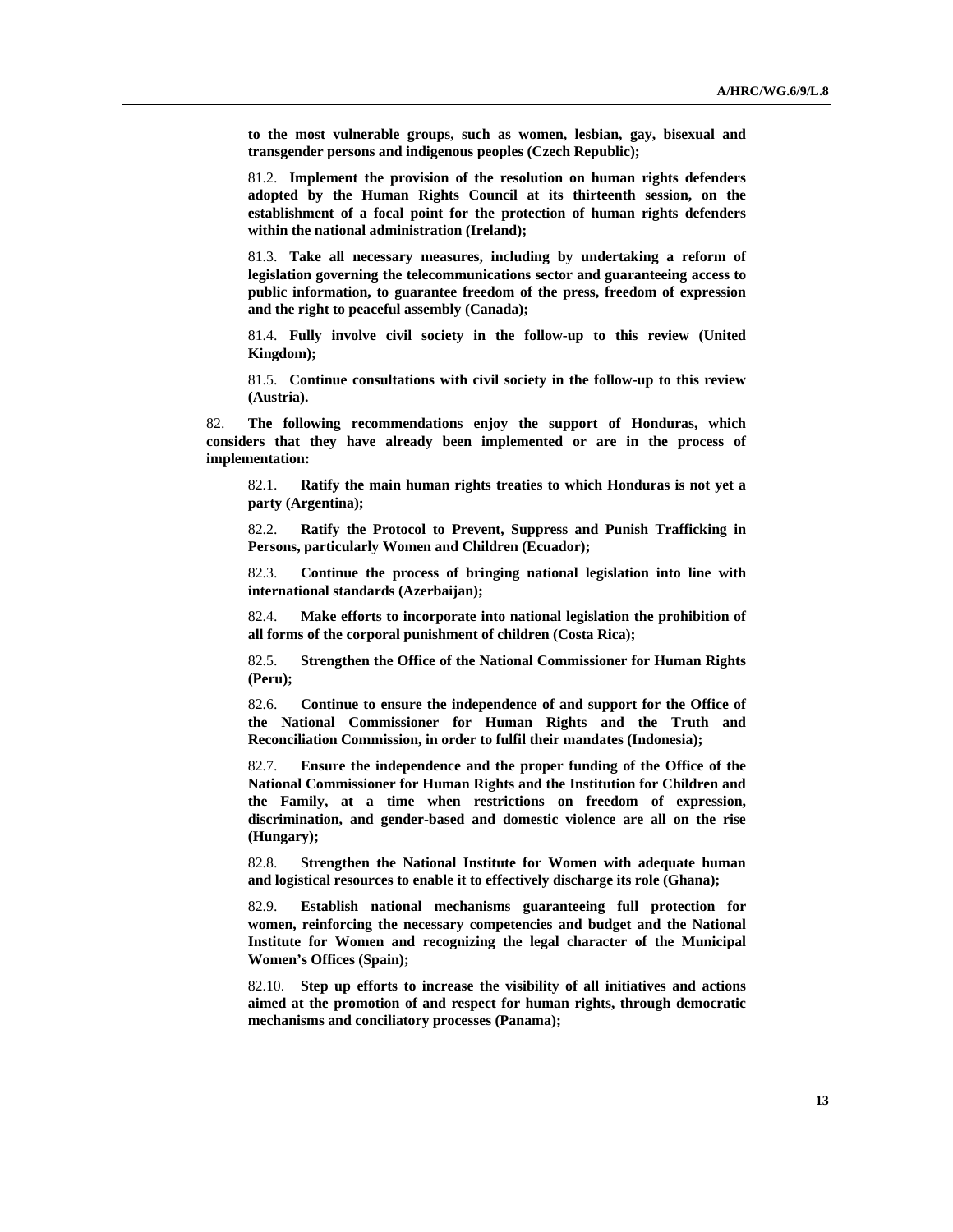82.11. **Continue pursuing the promotion of human rights, particularly through the consolidation of democratic institutions, freedom of expression, the protection of women, and assistance to indigenous and Afro-Honduran peoples (The Holy See);**

82.12. **Develop a national action plan on human rights (Peru);**

82.13. **Take concrete measures to raise public awareness of existing legislation and policies, which is indispensable for their effective application (Republic of Korea);**

82.14. **Incorporate strategies for human rights education and training, focused in particular on the armed forces (Costa Rica);**

82.15. **Promote human rights education and training, particularly among such administrators of justice as police officers, judges and prosecutors (Thailand);**

82.16. **Devise programmes of human rights education on behalf of the police and the security forces, and constantly monitor the effectiveness of such programmes (Italy);**

82.17. **Improve the policies for the protection of the rights of children, and guarantee due access to justice for child victims of violence (Brazil);**

82.18. **Continue working towards the adoption of plans and public policies for the promotion and protection of the rights of lesbian, gay, bisexual and transgender persons and other vulnerable populations likely to be discriminated against (Colombia);**

82.19. **Extend a specific invitation to the United Nations Special Rapporteur on the situation of human rights defenders (United Kingdom);**

82.20. **Consider including, in the request to establish a country office of OHCHR, a request for technical assistance and cooperation with a view to the development of a comprehensive strategy, with the participation of civil society, to ensure respect for and the defence of human rights (Panama);**

82.21. **Adopt all necessary measures to eliminate all forms of discrimination, including indirect discrimination against women; guarantee comprehensive attention to victims of gender-based violence, sexual violence, trafficking in persons and sexual exploitation (Ecuador);**

82.22. **Take the necessary measures to guarantee the fundamental rights of Honduran citizens, particularly regarding the right to life, stepping up efforts to ensure food security and improving the general security for people (Switzerland);**

82.23. **Promptly, thoroughly and impartially investigate all cases of death in custody and provide adequate compensation to the families of victims, as recommended by the Committee against Torture (Austria);**

82.24. **Take concrete actions to implement recommendations made by the Committee against Torture in 2009, by the Committee on the Rights of the Child in 2007 and by the Human Rights Committee in 2006 concerning the violent killing of juveniles, emphasizing in particular effective investigations, so as to arrest and punish all material and intellectual perpetrators of such killings, as well as raise awareness about the mistreatment of children (Uruguay);**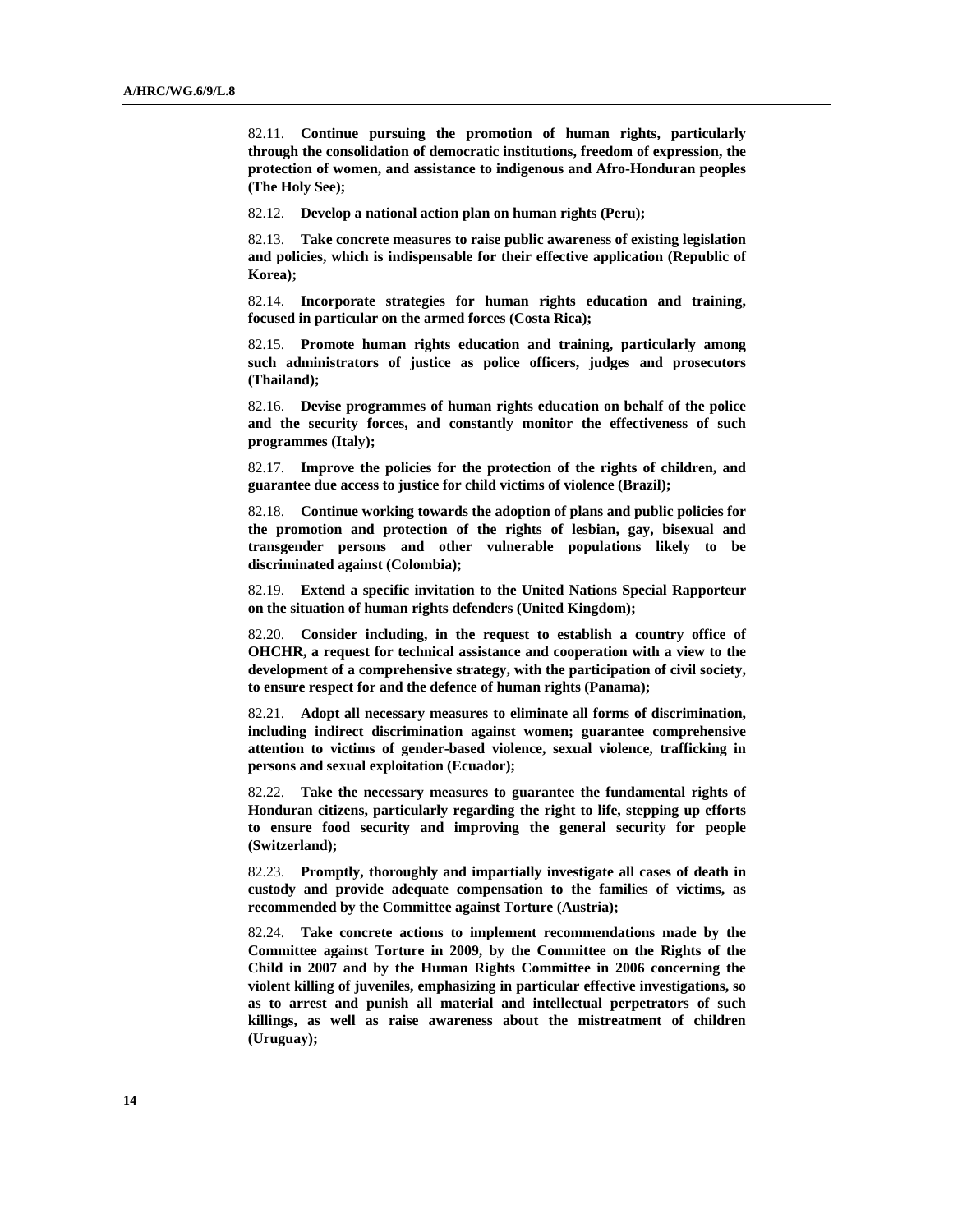82.25. **Adopt measures as a matter of urgency to put an end to arbitrary detention, torture and illegal centres of detention; ensure due oversight regarding the legality of detentions; and ensure the effectiveness of judicial remedies against such practices (Argentina);**

82.26. **Establish a mechanism for monitoring the legality of arrests and detentions (Haiti);**

82.27. **Implement sustainable public policies to prevent torture and prosecute and punish perpetrators; train and sensitize the armed forces and the police; define the crime of torture in domestic legislation (Argentina);**

82.28. **Take the necessary measures to prevent high numbers of disappearances and extrajudicial killings related to police actions, in particular with regard to children (Hungary);**

82.29. **Take prompt and effective steps to protect human rights defenders from violent attacks (Austria);**

82.30. **Take the necessary steps to ensure the protection of human rights defenders, including by implementing precautionary measures requested by international human rights bodies (Canada);**

82.31. **Adopt measures to end threats against and harassment of human rights defenders, journalists and judges, in accordance with the 1998 General Assembly declaration on human rights defenders, such as the establishment of a mechanism to effectively implement the precautionary measures requested by the Inter-American Commission on Human Rights (Ireland);**

82.32. **Increase efforts to protect journalists (Germany);**

82.33. **Take the necessary measures to improve the security of journalists and human rights defenders, and carry out independent and credible investigations into the murders of seven journalists and threats against several others that occurred in 2010, and bring to justice the perpetrators of those condemnable acts (France);**

82.34. **Ensure that independent, impartial and effective investigations into the unlawful use of force against women are carried out by Honduran law enforcement officials (Ireland);**

82.35. **Carry out independent, impartial and effective investigations into the unlawful use of force against lesbian, gay, bisexual and transgender activists by Honduran law enforcement officials (Ireland);**

82.36. **Take concrete steps to ensure prompt, adequate, and transparent investigation of killings, intimidations and other abuses of persons from the lesbian, gay, bisexual and transgender community (United States);**

82.37. **Take immediate steps to address the problems with the application of the current legislation and policies, including a lack of public funding, so as to protect the right to life, bodily integrity, liberty and security of all women (Ireland);**

82.38. **Intensify actions and adopt broad measures to combat violence against women, children, young people and lesbian, gay, bisexual and transgender persons (Brazil);**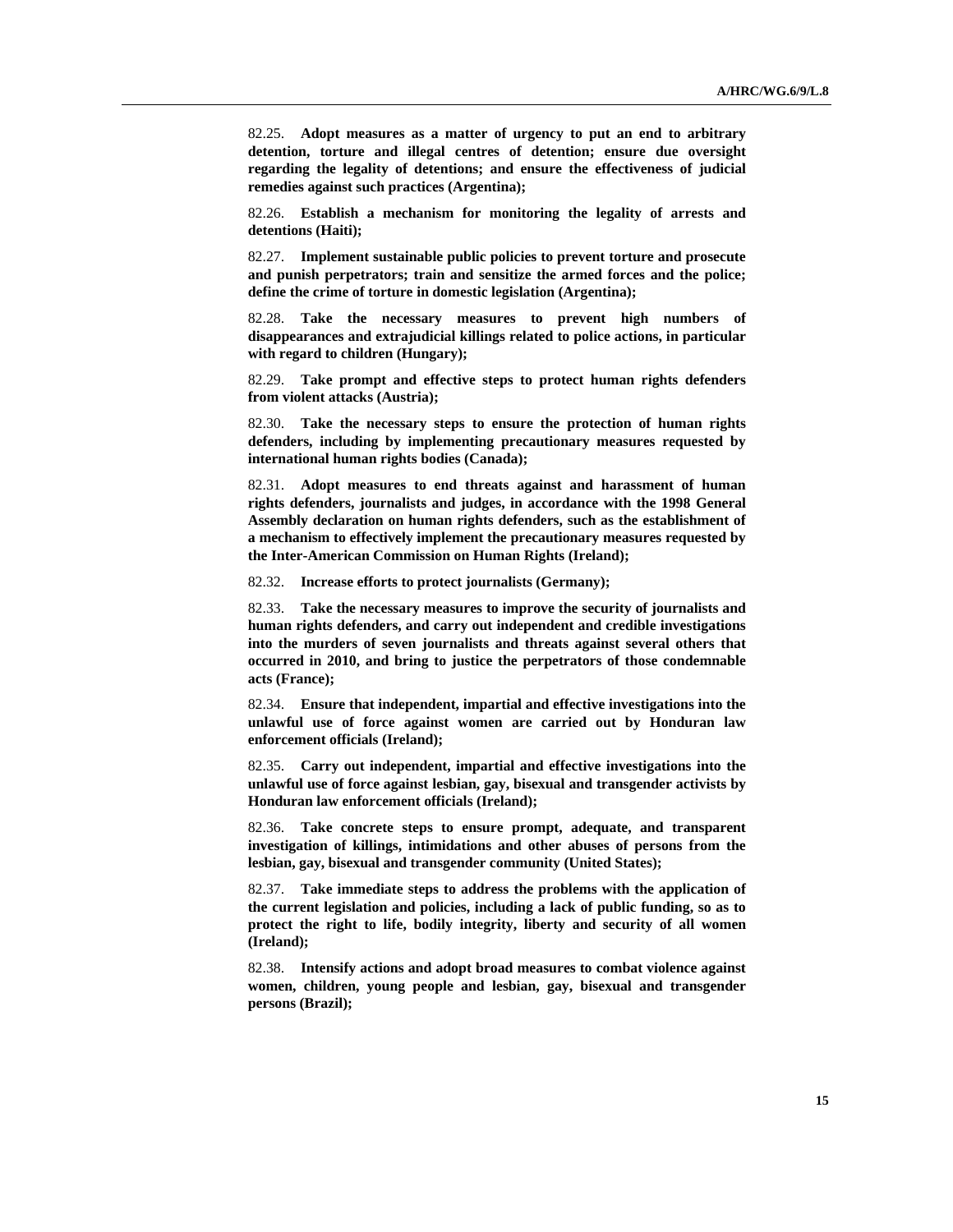82.39. **Adopt effective measures to prevent gender-based violence and provide protection and assistance to victims; harmonize domestic legislation with international instruments on human trafficking (Argentina);**

82.40. **Step up efforts to eradicate child abuse and domestic violence through the effective implementation of national strategies (Indonesia);**

82.41. **Continue to put forward effective measures to eliminate violence against women (Azerbaijan);**

82.42. **Take practical measures to combat sexist, domestic and sexual violence (Haiti);**

82.43. **Put in place protection measures to prevent, combat and punish perpetrators of violence against women and children, and conduct a campaign to raise awareness on violence against women (Canada);**

82.44. **Further implement policies to eliminate violence against women and children (Thailand);**

82.45. **Take new actions to put an end to violence against women and to combat trafficking in human beings (France);**

Continue and enhance existing measures to protect women and **children from violence, such as the training of Honduran police and the development of the dedicated Gender Unit within the police system (Japan);**

82.47. **Fight against women trafficking and enhance, in this regard, regional cooperation (Italy);**

82.48. **Strengthen support for victims of human trafficking (Japan);**

82.49. **Take necessary steps to fight human trafficking (Azerbaijan);**

82.50. **Allocate more resources to fight trafficking in human beings and support victims of trafficking and sexual exploitation (Germany);**

82.51. **Devote particular attention to fighting the worst forms of child labour and child trafficking, including that for the purpose of commercial sexual exploitation (Uruguay);**

82.52. **Strengthen efforts to eradicate child abuse, child labour and the sexual exploitation of children (Azerbaijan);**

82.53. **Take effective measures to improve conditions of detention, in particular to reduce overcrowding and violent crime in prisons, as well as to improve prisoners' access to educational and health services (Austria);**

82.54. **Continue measures to strengthen the independence of the judiciary (Azerbaijan);**

82.55. **Make all efforts to ensure the independence of the judiciary (Ghana);**

82.56. **Undertake all necessary measures to ensure the independence of the judiciary, including by putting an end to any intimidation or unjustified disciplinary procedures against judges perceived as critical of the coup (Slovenia);**

82.57. **Strengthen the administration of justice according to international standards, which may contribute to reducing the growing number of cases of impunity (Hungary);**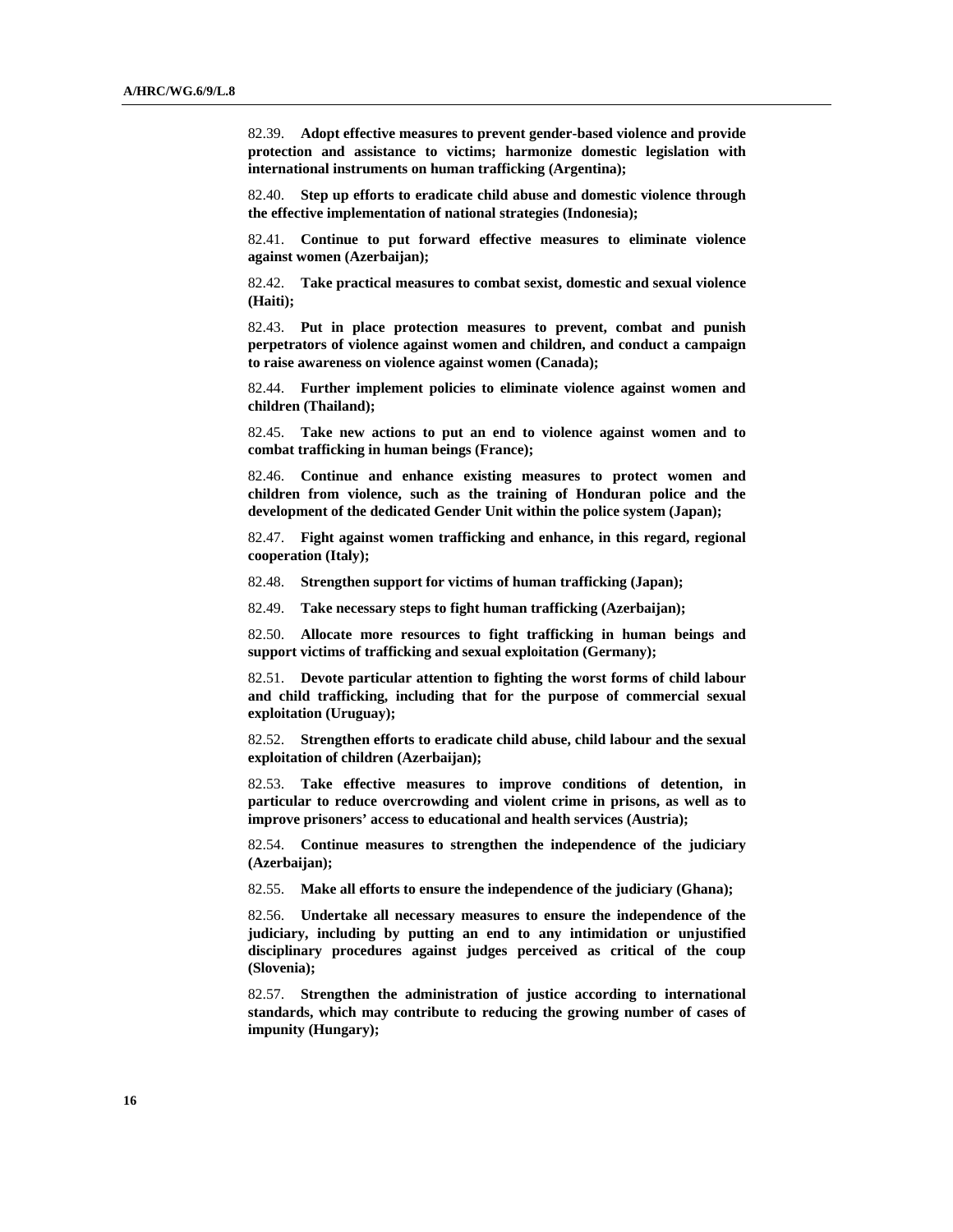82.58. **Guarantee effective compliance with the precautionary measures of the Inter-American Commission on Human Rights (Brazil);**

82.59. **In line with the concerns expressed by the Committee against Torture and the Human Rights Committee, establish an independent body to safeguard the independence of the judiciary and supervise the appointment, promotion and regulation of the profession (United Kingdom);**

82.60. **Take concrete actions to consolidate democracy; continue institutional, infrastructural and constitutional reforms to enhance the administration of justice and the rule of law (Nigeria);**

82.61. **Consider establishing an independent body to safeguard the independence of the judiciary (Poland);**

82.62. **Establish an independent body to safeguard the independence of the judiciary and to supervise the appointment, promotion and regulation of members of the profession (Slovakia);**

82.63. **Take the necessary measures to ensure that the justice system effectively combats impunity, and analyse the feasibility of establishing an international commission against impunity on the model of the International Commission against Impunity in Guatemala (Switzerland);**

82.64. **Strengthen the Office of the Special Prosecutor for Human Rights, and ensure that the Special Prosecutor receives proper protection against violence and threats thereof (Netherlands);**

82.65. **Carry out impartial and independent investigations to combat impunity in cases of alleged violations of human rights, and inform the international community about those investigations (Costa Rica);**

82.66. **Investigate, prosecute and punish those responsible for the harassment of members of the judiciary, and provide adequate redress for victims (Argentina);**

82.67. **Provide sufficient financial and human resources to the new Ministry for Justice and Human Rights and to the Office of the Special Prosecutor for Human Rights, so that they can perform their function of preventing and effectively investigating cases of human rights violations, particularly those committed against journalists and human rights defenders (Mexico);**

82.68. **Provide adequate resources as well as professional and human rights training to the judiciary and the police forces (Austria)**;

82.69. **Strengthen the legal and judicial system in order to ensure that perpetrators of human trafficking, among others, are brought to justice (Thailand);**

82.70. **Approve the law on judicial career and ensure that it establishes an independent body to guarantee the independence of the judiciary and supervise the appointment, promotion and regulation of members of the profession (Spain);**

82.71 **Take prompt and effective steps to hold to account perpetrators of corruption, extortion, torture and other forms of violence in the ranks of the judiciary and the police and security forces (Austria);**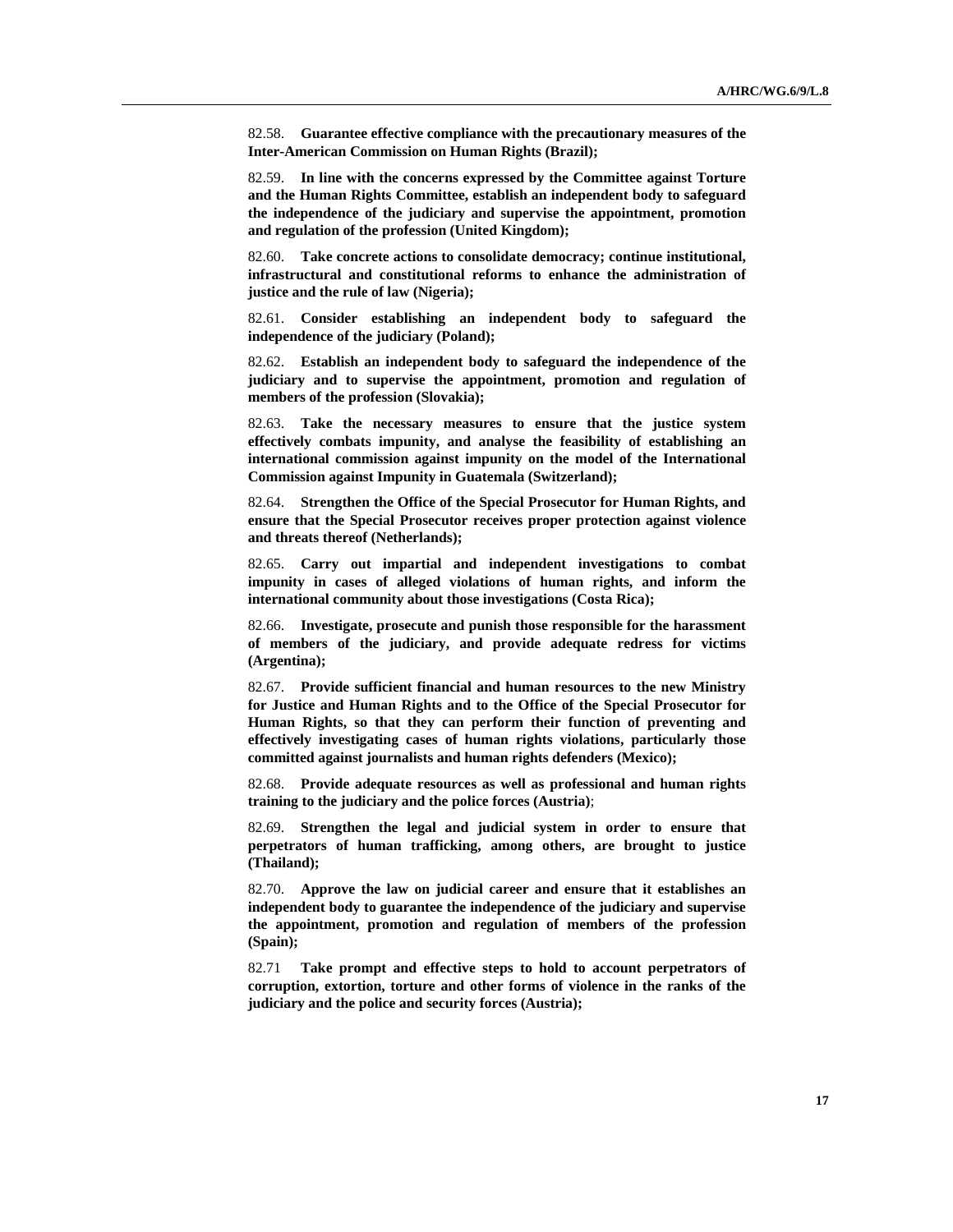82.72. **Carry out investigations into the recent dismissal of three judges and one magistrate so that, if it is appropriate, they are reinstated, and adopt measures to ensure the immovability of members of the judiciary (Mexico);**

82.73. **Strengthen State and Government mechanisms to better investigate and sanction those responsible for violations of human rights (Canada);**

82.74. **Consider the possibility of applying sentences alternative to imprisonment, particularly for juveniles and adolescents in conflict with the law (Mexico);**

82.75. **Bring the juvenile justice system fully into line with the Convention on the Rights of the Child (Poland);**

82.76. **Continue bolstering the investigative and prosecutorial resources in order to conduct prompt, transparent, credible and effective investigations of the killing of journalists since March 2010, and effectively prosecute those responsible for these crimes (United States);**

82.77. **Continue to investigate cases of violence against journalists and to effectively prosecute those responsible for such acts (Italy);**

82.78. **Continue investigations into the murders of journalists, human rights activists, and opposition and Government figures (Australia);**

82.79. **Intensify efforts to investigate and prosecute those responsible for the recently reported crimes committed against journalists (Netherlands);**

82.80. **Improve its investigative capacity to solve the cases of murdered women, journalists and human rights defenders, and bring to justice those responsible (Canada);**

82.81. **Approve, as soon as possible, the law on comprehensive compensation for victims of human rights violations (Peru);**

82.82. **Adopt measures to ensure that the Truth Commission enjoys absolute legitimacy and transparency in the election of its members, full independence to efficiently carry out its mandate, and clarity with respect to the scope of its mandate, so that it meets it objective, which is to know the truth regarding the serious human rights violations committed (Argentina);**

82.83. **Bring to justice people who have being identified by the Truth Commission as having committed human rights violations (Peru);**

82.84. **Investigate and bring to justice those responsible for reported abuses in the aftermath of violations of constitutional order that occurred on 28 June 2009 (Sweden);**

82.85. **Take relevant steps in order to conduct immediate, independent, transparent and thorough investigations of human rights violations committed during and after the events of June 2009, and initiate further legal proceedings against those found responsible for such crimes (Czech Republic);**

82.86. **Fully investigate regarding all reports about violations of human rights in the context of last year's political turmoil (Germany);**

82.87. **Investigate and punish the violations of human rights committed in the aftermath of the coup d'état of 28 June 2009 (Ecuador);**

82.88. **Ensure that independent, transparent, appropriate and effective investigations are carried out regarding the allegations and reports of human**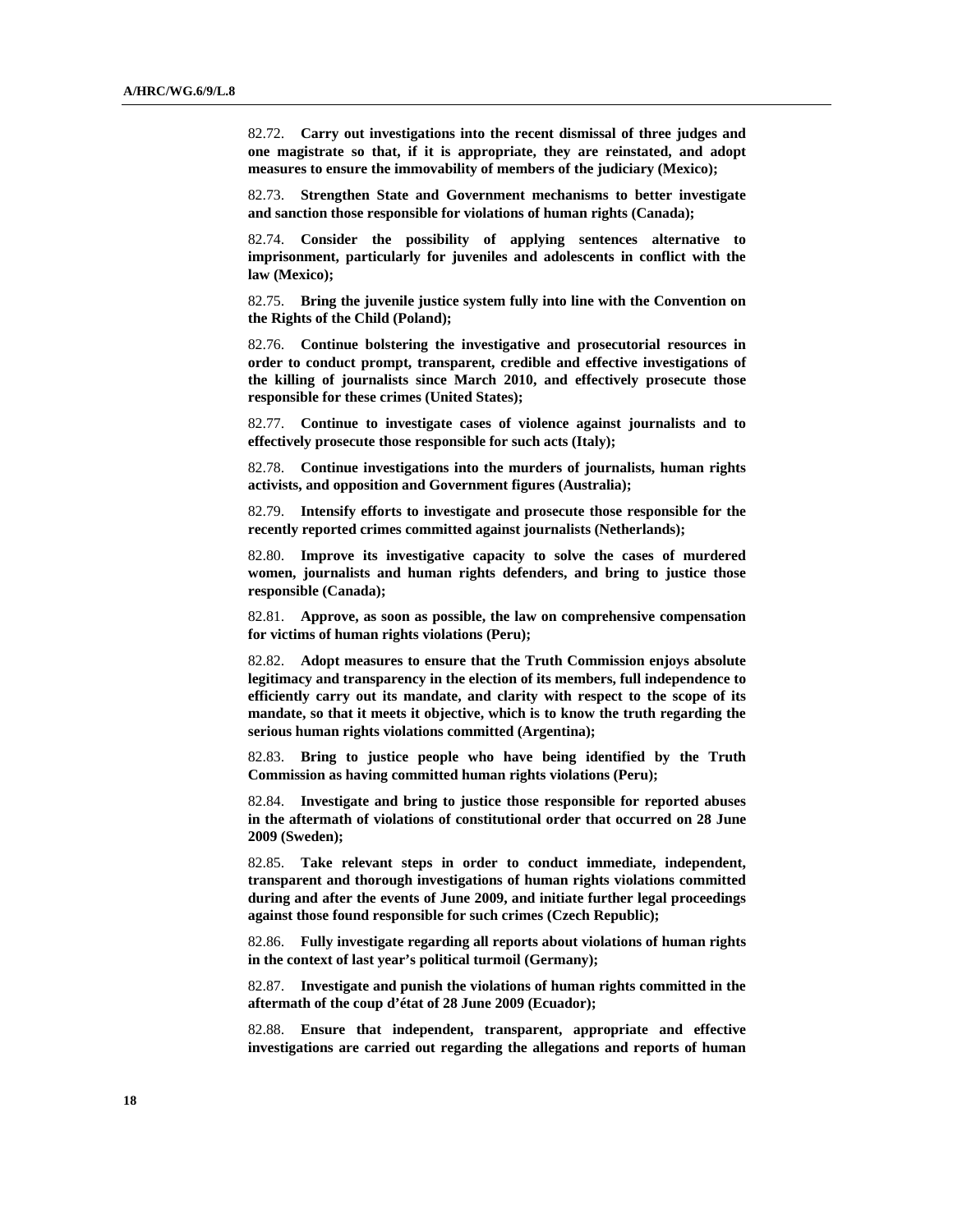**rights violations since June 2009 and, depending on the results thereof, bring to justice the perpetrators of those acts in processes that could be defined as fair trials according to international standards (Spain);**

82.89. **In compliance with its international obligations, duly carry out, without delay, in an independent manner and respecting fair trial guarantees, investigations into the human rights violations; prosecute perpetrators; and compensate victims, in order to end impunity for crimes committed as a result of the coup d'état (Argentina);**

82.90. **Investigate and sanction effectively all reported cases of human rights violations committed during and after the political crisis, and ensure that persons belonging to the armed forces and the police are not excluded from these investigations (Netherlands);**

82.91. **Continue to protect, through legal and administrative acts, freedom of expression and freedom of the press, as well as access to information (Chile);**

82.92. **Fully implement the law on transparency and access to public information (Peru);**

84.93. **Take all necessary measures to protect freedom of expression, including by ensuring that journalists and members of the political opposition are able to express their views without fear of intimidation, and by investigating and bringing to justice those responsible for violence directed at journalists (Sweden);**

82.94. **Carry out an active prevention policy against violence and acts of intimidation against media and members of the political opposition, and give the established mechanisms the necessary resources and means to accomplish their mandate in the field of human rights protection (Switzerland);**

82.95. **Adopt effective measures to guarantee the right to life and the physical integrity of Honduran journalists, as well as the exercise of freedom of expression; adopt all possible measures to carry out investigations in order to end impunity for the killing of journalists (Argentina);**

82.96. **Adopt urgent measures to address the increasing vulnerability of journalists working in the country, including at the legal level (see crimes of press) and by protecting them from suppression and impunity (Uruguay);**

82.97. **Ensure freedom of expression, in conformity with obligations under the International Covenant on Civil and Political Rights, in particular in relation to journalists, human rights activists and members of the opposition (Australia);**

82.98. **Fully restore the freedom of the media, protecting them from any harassment or intimidation, in accordance with its international obligations (Slovakia);**

82.99. **Ensure that journalists, opinion makers, members of the opposition and human rights defenders can express their criticisms and opinions freely and peacefully, and put an end to acts of harassment against opponents of the coup d'état and against judges, in view of the separation of powers (Uruguay);**

82.100. **Guarantee freedom of expression, notably by combating attacks against journalists and ensuring that journalists, opinion makers and members of the political opposition are free to express their views (Czech Republic);**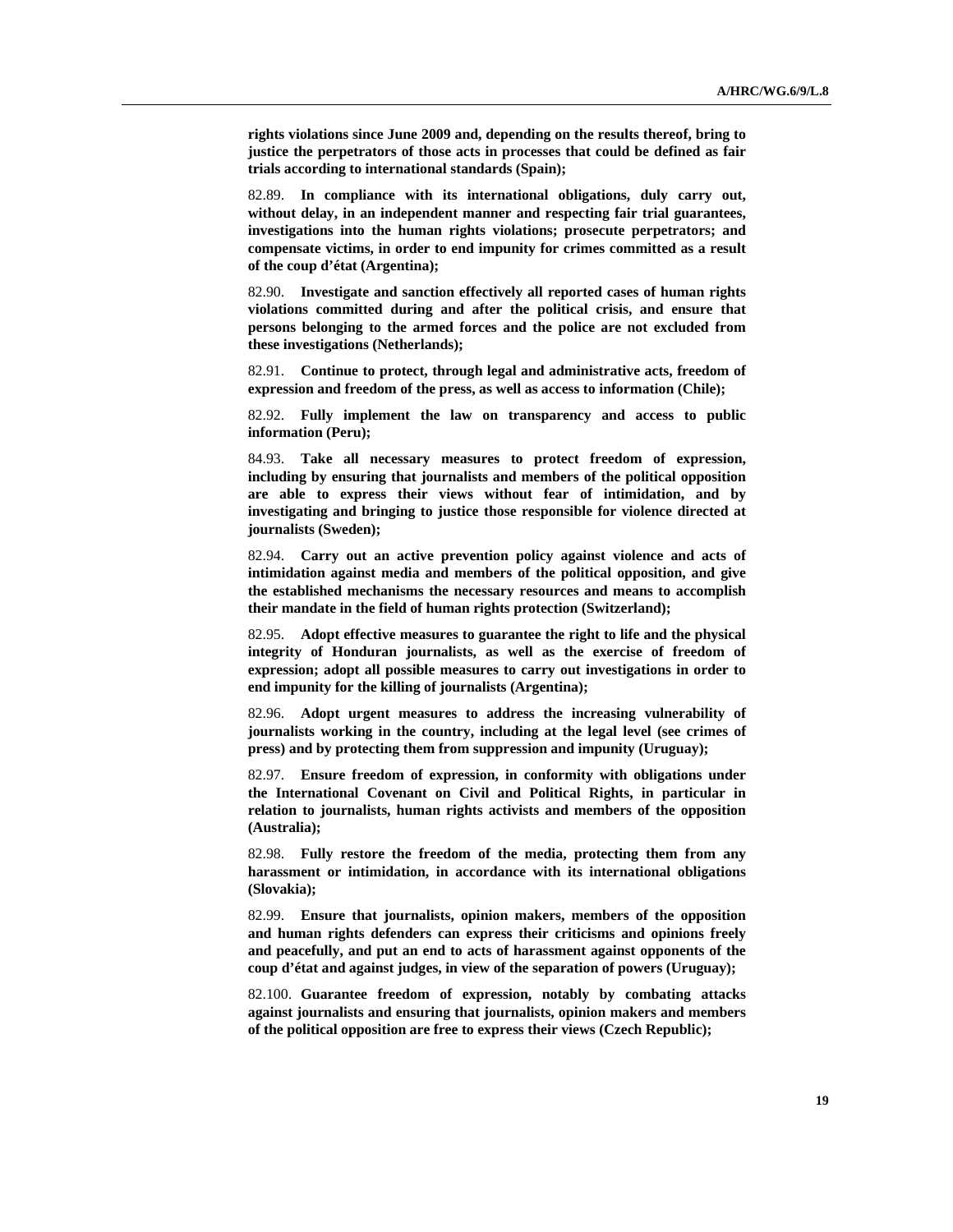82.101. **Continue to make progress in the implementation of the National Plan to Generate Decent Work, with a view to achieving the employment goals by 2015 (Colombia);**

82.102. **Address the root causes of poverty, unemployment and lack of education, particularly those affecting children and juveniles, which would help to combat violence and organized crime – which, not infrequently, are the consequences of disappointment and the hopeless future of unemployed young people - as well as to prevent migration and the involvement of persons in drug trafficking and human trafficking (Holy See);**

82.103. **Speed up efforts to reduce poverty and unemployment in the country (Azerbaijan);**

82.104. **Complete quickly the National Health Plan 2021, which was prepared in 2005 and is currently undergoing reform, to enable the full enjoyment of the highest possible level of health for the citizens of Honduras (Ghana);**

82.105. **Increase budget allocations for the education and health sectors (Azerbaijan);**

82.106. **Take urgent action to develop a specific policy to protect the rights of minorities and indigenous peoples and address the key question of racism (Nigeria);**

82.107. **Ensure that the eligibility criteria for indigenous and Afro-Honduran peoples to receive the benefits of the Presidential Programme on Health, Education and Nutrition in a culturally appropriate manner are made fair, non-discriminatory and all-inclusive (Ghana);**

82.108. **Make efforts to take into account the need to integrate indigenous and Afro-Honduran peoples into the labour market (Angola);**

82.109. **Develop specialized and differentiated programmes to assist migrant children returned or deported to Honduras, with an approach of restoring their rights while ensuring their effective reintegration into the family and society (Uruguay);**

82.110. **Develop specialized programmes to assist with minor and adolescent migrants returned or deported to Honduras, in order to ensure their effective social reintegration (Mexico);**

82.111. **Follow up to the recommendations formulated by the United Nations High Commissioner for Human Rights in March 2010 aimed at establishing a national plan of action for human rights, and by the Committee against Torture in 2009 with a view to establishing an independent body to investigate allegations of ill treatment and torture (France);**

82.112. **Continue the implementation of the recommendations contained in the report of the High Commissioner (Brazil).**

83. **The following recommendations will be examined by Honduras, which will provide responses in due course, but no later than the 16th session of the Human Rights Council, in March 2011. The response of Honduras to these recommendations will be included in the outcome report adopted by the Council at its 16th session:**

83.1. **Ratify the Optional Protocol to the International Covenant on Economic, Social and Cultural Rights, and the Hague Convention on Protection of Children and Cooperation in respect of Intercountry Adoption (Ecuador);**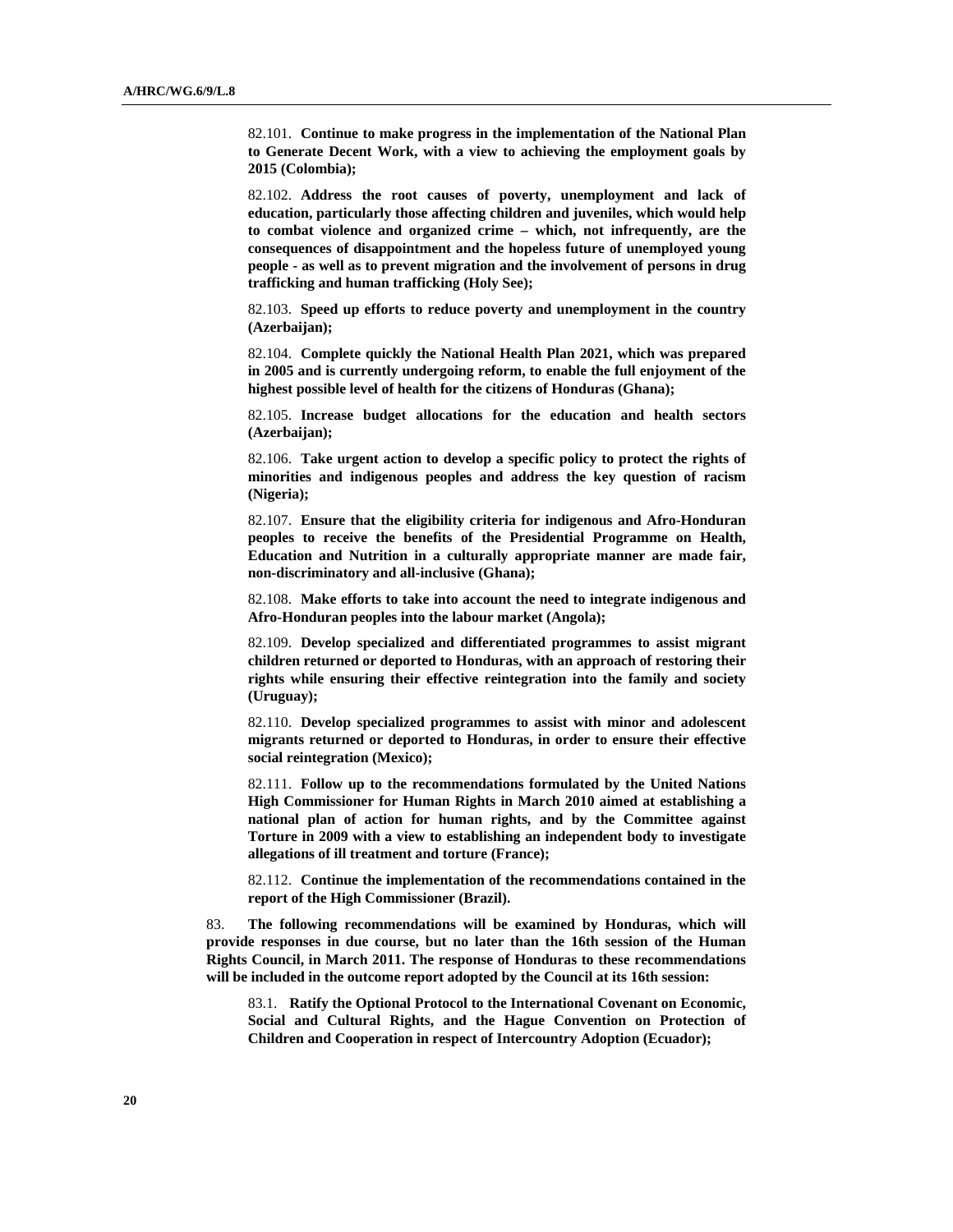83.2. **Ratify (Ecuador and Spain)/sign and ratify (France)/consider ratifying (Brazil) the Optional Protocol to the Convention on the Elimination of All Forms of Discrimination against Women;**

83.3. **Ratify the Optional Protocol to the Convention on the Rights of Persons with Disabilities, and sign and ratify the Optional Protocol to the International Covenant on Economic, Social and Cultural Rights (Spain);**

83.4. **Enact comprehensive anti-discrimination legislation to effectively protect the human rights of persons belonging to indigenous minorities and Afro-Honduran peoples and of lesbian, gay, bisexual and transgender persons, in particular with regard to violence against such persons and their access to the labour market (Austria);**

83.5. **Repeal all national legal provisions that are incompatible with international norms, such as the legislation that encourages detention on the basis of mere suspicion of having broken the law (Haiti);**

83.6. **Establish an institution specifically addressing the rights of children; ensure respect for the rights of indigenous children or children living in rural or remote areas; adopt the necessary measures to ensure respect for the rights of girls, boys and adolescents living in the streets or in situations of vulnerability (Ecuador);**

83.7. **Adopt a comprehensive law on non-discrimination based on international human rights standards, including gender identity and expression, and sexual orientation, which would enhance and specify the protection provided for in article 321 of the Penal Code, and which would create an independent body to promote non-discrimination and equality, and monitor compliance with this law by public and private actors (Ireland);**

83.8. **Include sexual orientation and gender identity as grounds in antidiscrimination legislation, and provide training to law enforcement and judicial officials to promote respect for the rights of all persons, regardless of their sexual orientation or gender identity (Netherlands);**

83.9. **Consider new concrete guarantees so that human rights defenders can do their work (Chile);**

83.10. **Empower the Public Prosecutor's Office with its own investigative capacity to enable it to carry out independent inquiries (Poland);**

83.11. **Drop any disciplinary proceedings against judges perceived as critical of the legality of the coup d'état (Slovakia);**

83.12. **Enact legislation to protect the land rights of indigenous persons and to ensure that their interests are safeguarded in the context of the exploitation of natural resources (Austria).**

84. **All conclusions and/or recommendations contained in the present report reflect the positions of the submitting State(s) and/or the State under review. They should not be construed as endorsed by the Working Group as a whole.**

## **III. Voluntary pledges and commitments**

85. Honduras recognized that the review was an opportunity for the strengthening of its national capacities and to guide it in addressing its immediate challenges, in particular with regard to its voluntary commitments, including the following: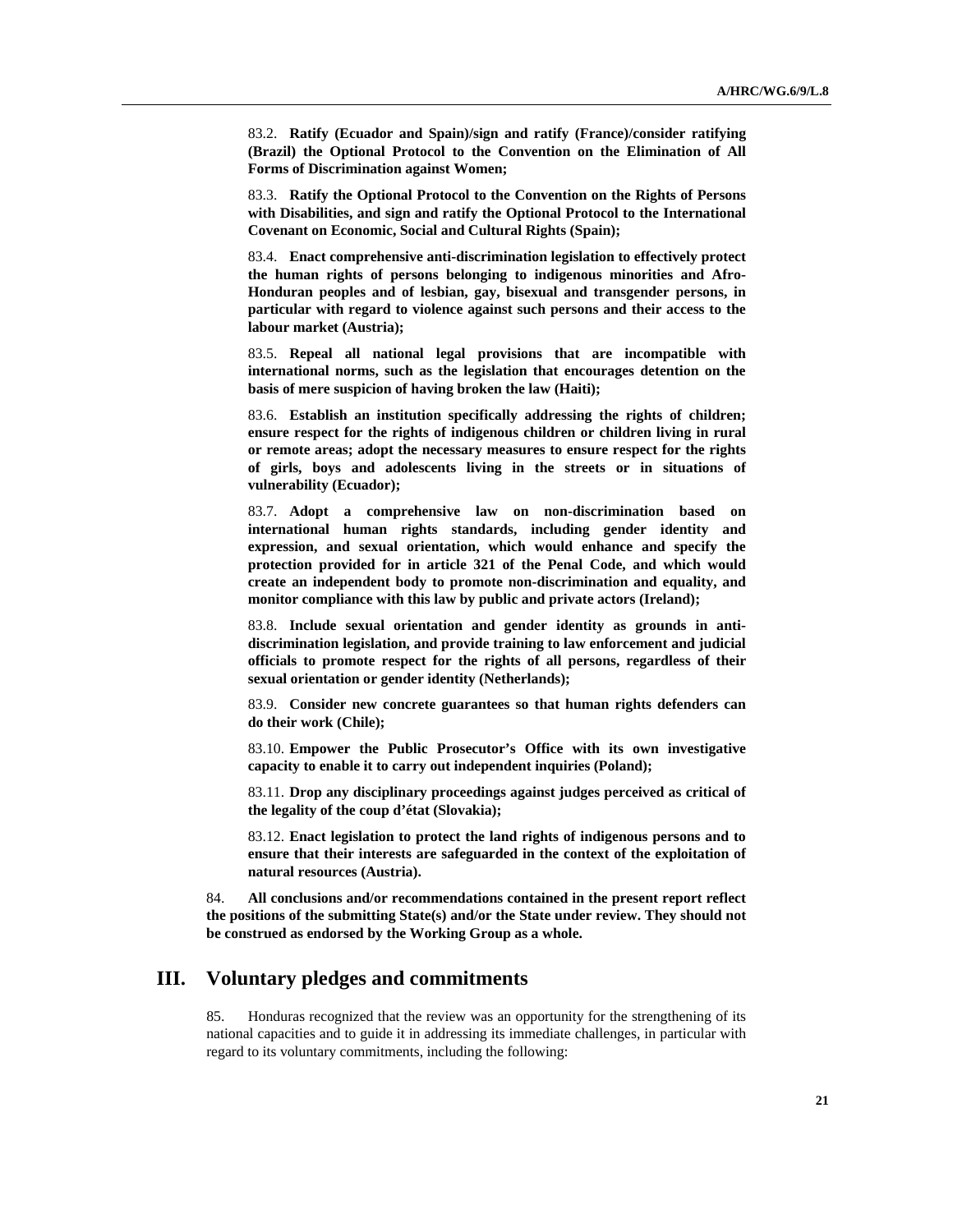(a) Starting the process for the preparation and drafting of the national human rights plan of action with the participation of thematic working groups, organizations of civil society, interested groups and institutions with a mandate to promote and protect human rights;

(b) Generating a debate in the National Congress and civil society with a view to harmonizing the regulatory framework of the Telecommunications Sector Law and ensuring that it is was line with the international human rights conventions and standards, in particular with regard to the levels of public, private and community broadcasting;

(c) Promoting the reform of article 209-A of the Criminal Code, referring to the offence of torture, with a view to harmonizing it with the Optional Protocol to the Convention against Torture;

(d) Promoting discussion of the draft law against trafficking in persons and sexual and commercial exploitation, which prohibited and punished all forms of such offences, in accordance with the relevant Protocol;

(e) Increasing the efforts of the State to improve conditions for citizen security, considering as priority elements attention to victims of violence and crime, arms control, the professionalization and modernization of the national police and armed forces, and making accountable all authorities responsible for the implementation of the policy and strategy on citizen security.